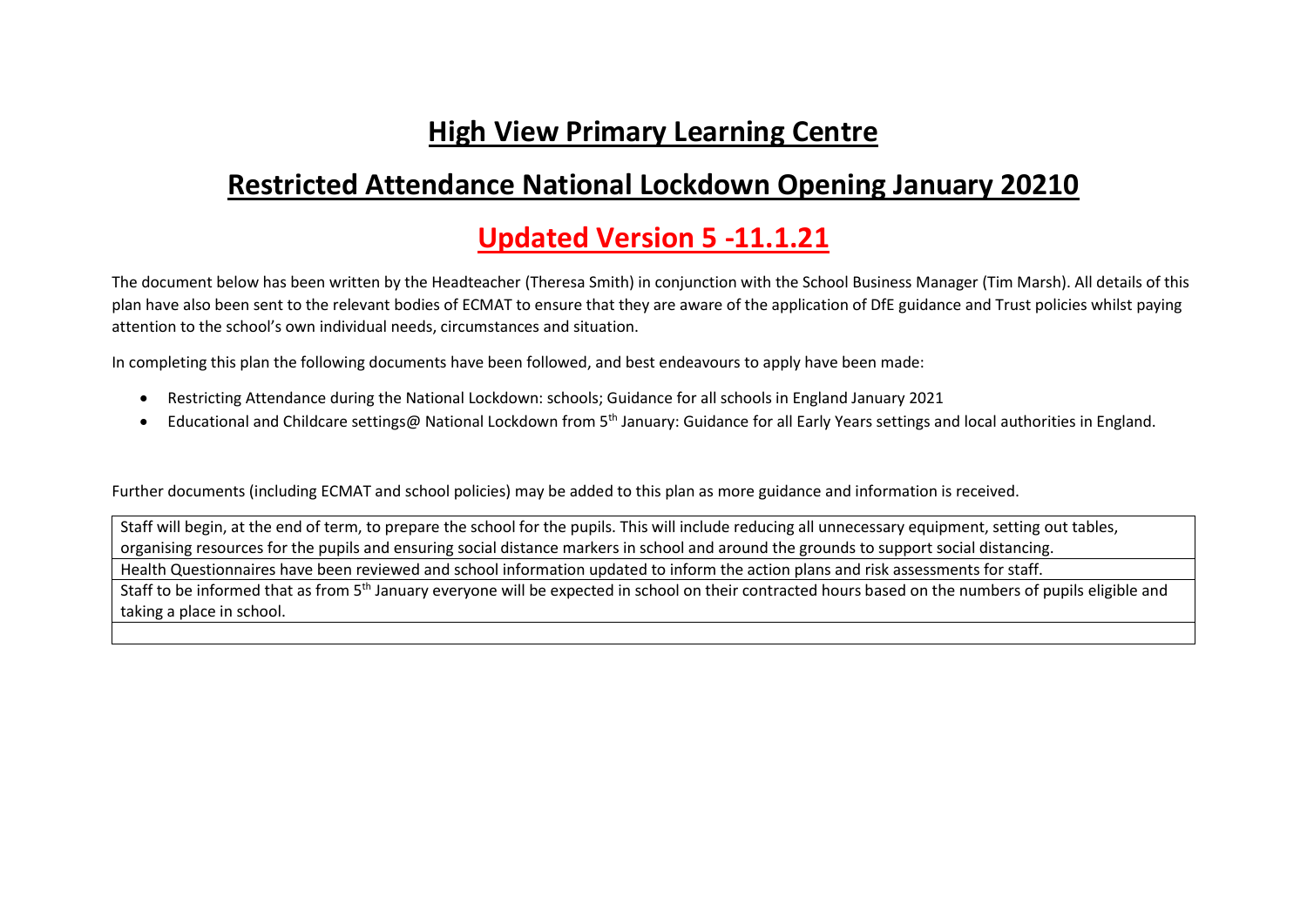| <b>GENERAL HEADLINE</b>                                                                                                                                                                                         |                                                                                                                                                                                                                                                                         |                             |                                         |
|-----------------------------------------------------------------------------------------------------------------------------------------------------------------------------------------------------------------|-------------------------------------------------------------------------------------------------------------------------------------------------------------------------------------------------------------------------------------------------------------------------|-----------------------------|-----------------------------------------|
| <b>Issue</b>                                                                                                                                                                                                    | Additional information and proposed actions                                                                                                                                                                                                                             | Actions applied / confirmed | Action<br>completed by<br>/ Date agreed |
| How many children will we have<br>returning to school eligible for a<br>place during the January National<br>Lockdown and with the fully<br>reopened Nursery, how will the<br>school ensure restricted contact? | Publish reopening plan and related risk<br>$\bullet$<br>assessments on school website so parents are able<br>to make an informed decision<br>Gather numbers before reopening so that<br>$\bullet$<br>necessary plans / adjustments to plans and staffing<br>can be made |                             |                                         |

#### **KEY CONCERN for the number of identified Key Worker and Vulnerable: Upon seeking Key Workers and Vulnerable pupils are the numbers below of those who, at the close of 7.1.21, are taking up their places. The total at the moment of those eligible for a place is 218.**

- *FS1 = 52 children (these will be staged 2 groups am, 2 groups pm)*
- *FS2 = 60 children (Split into classes) RRM: 14 RJB: 17*
- *Y1 = 60 children (Split into classes) 1IC: 14 IJS: 14*
- *Y2 = 60 children (Split into classes) 2SO: 15 2JT: 12*
- *Y3 = 60 children (Split into classes) 3MM: 11 3DW: 15*
- *Y4 = 60 children (Split into classes) 4CW: 16 4WC: 12*
- *Y5 = 60 children (Split into classes) 5JL: 17 5LM: 14*
- *Y6 = 60 children (Split into classes) 6RD: 16 6CG: 14*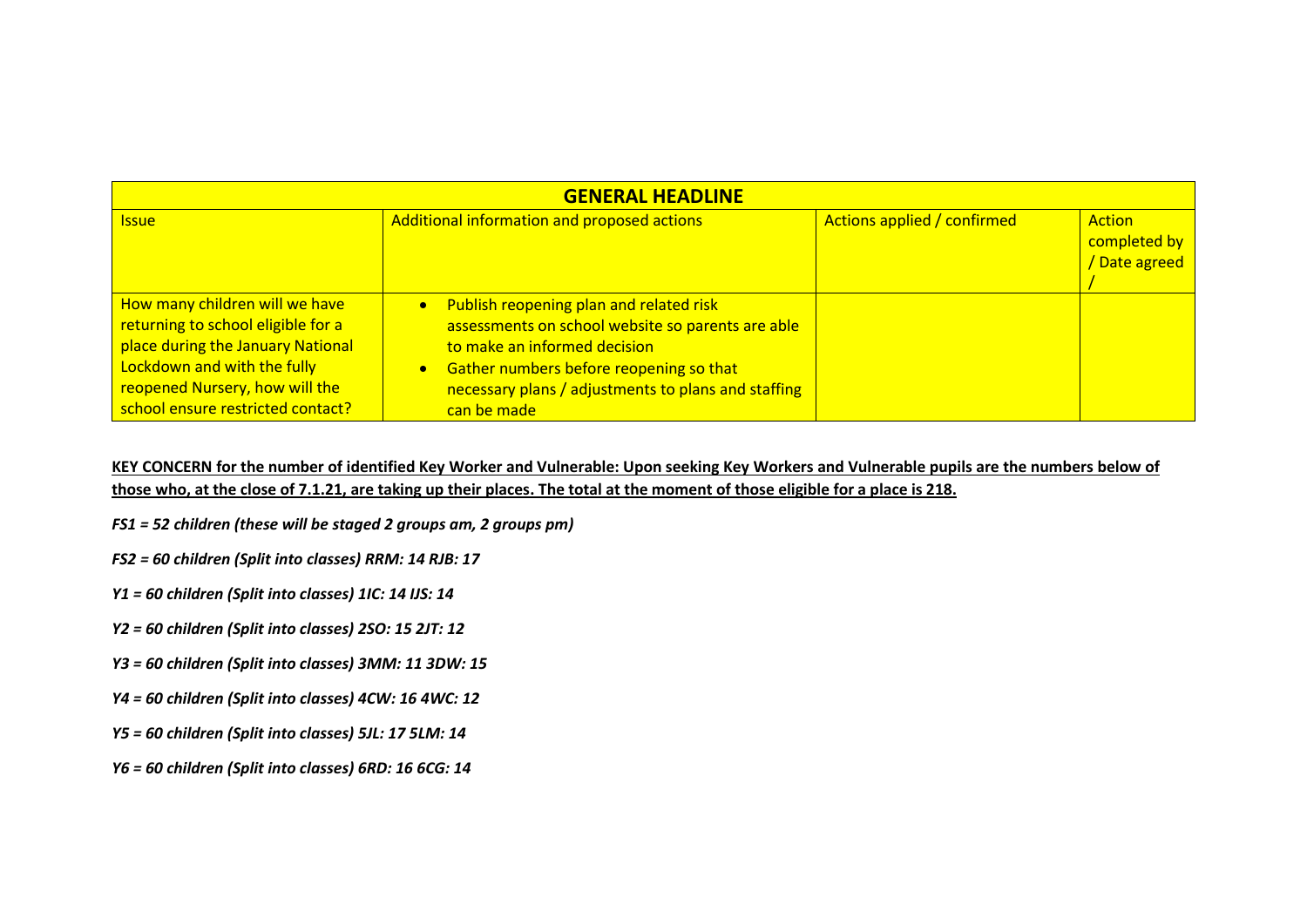## **WHOLE SCHOOL PROCEDURES**

## *"How to implement protective measures in an education setting throughout lockdown January"*

- 1. refresh your risk assessment and other health and safety advice for children, young people and staff in light of recent government advice, identifying protective measures (such as the things listed below). Also ensure that all health and safety compliance checks have been undertaken before opening
- 2. organise class groups, as described in the 'class or group sizes' section
- 3. organise classrooms and other learning environments such as workshops and science labs for those groups, maintaining space between seats and desks where possible
- 4. refresh the timetable:
	- a. decide which lessons or activities will be delivered
	- b. consider which lessons or classroom activities could take place outdoors
	- c. use the timetable and selection of classroom or other learning environment to reduce movement around the school or building
	- d. stagger break times (including lunch), so that all children are not moving around the school at the same time
	- e. stagger drop-off and collection times
	- f. for secondary schools and colleges, consider how best to supplement remote education with some face to face support for students
	- g. plan parents' drop-off and pick-up protocols that minimise adult to adult contact
- 5. in addition, childcare settings or early years groups in school should:
	- a. consider how to keep small groups of children together throughout the day and to avoid larger groups of children mixing
	- b. consider how play equipment is used ensuring it is appropriately cleaned between groups of children using it, and that multiple groups do not use it simultaneously
- 6. remove unnecessary items from classrooms and other learning environments where there is space to store it elsewhere
- 7. remove soft furnishings, soft toys and toys that are hard to clean (such as those with intricate parts)
- 8. consider how children and young people arrive at the education or childcare setting, and reduce any unnecessary travel on coaches, buses or public transport where possible (guidance will shortly be published on safe travel)

## **Prevention**

- 1) Minimise contact with individuals who are unwell by ensuring that those who are required to stay at home do not attend school.
- 2) Where recommended, the use of face coverings in schools.
- 3) Clean hands thoroughly more often than usual.
- 4) Ensure good respiratory hygiene by promoting the 'catch it, bin it, kill it' approach.
- 5) Introduce enhanced cleaning, including cleaning frequently touched surfaces often, using standard products such as detergents.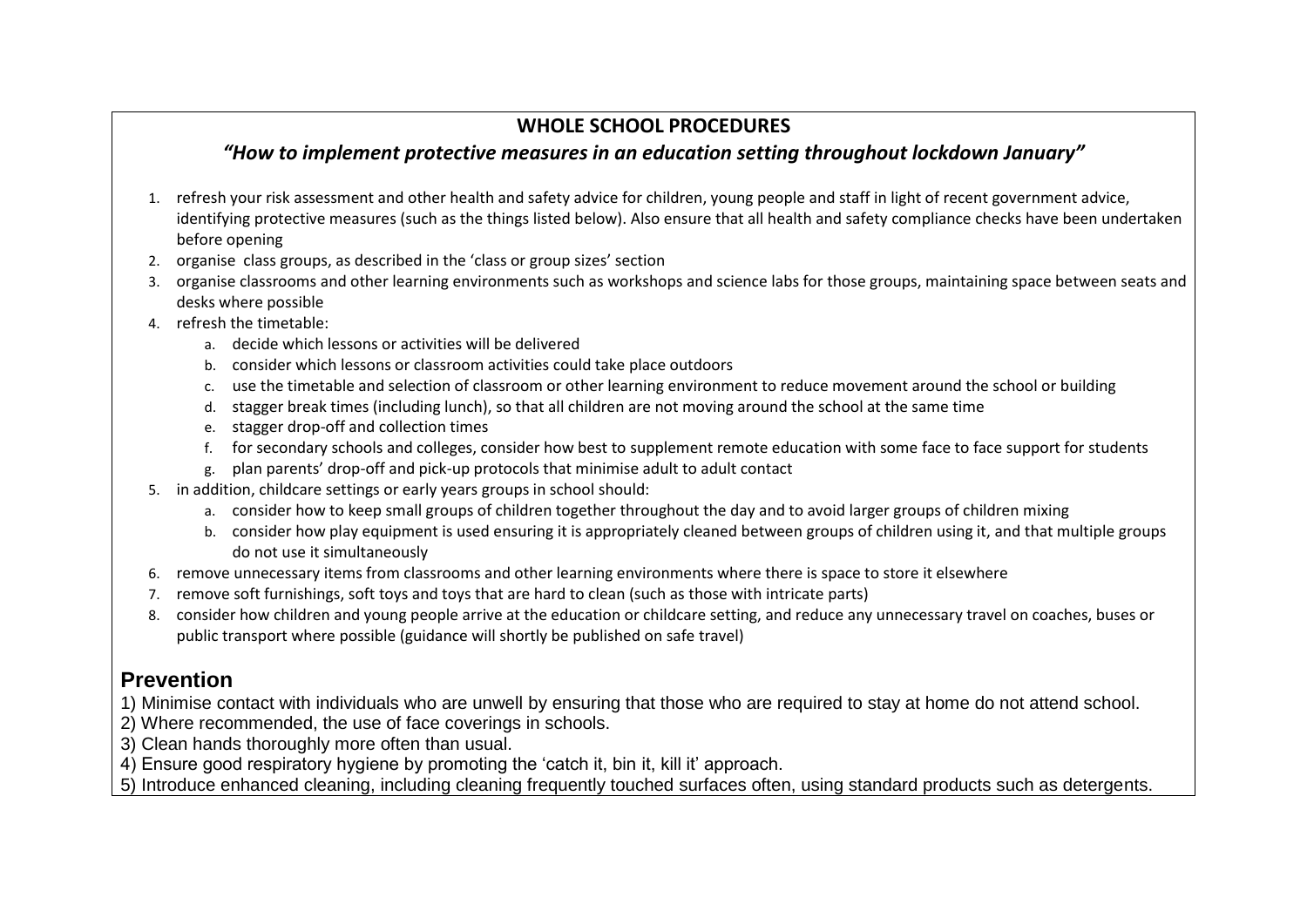6) Minimise contact between individuals and maintain social distancing wherever possible.

7) Where necessary, wear appropriate personal protective equipment (PPE).

8) Always keeping occupied spaces well ventilated.

Numbers 1 to 5, and number 8, must be in place in all schools, all the time.

Number 6 must be properly considered and schools must put in place measures that suit their particular circumstances. Number 7 applies in specific circumstances.

### **Response to any infection**

9) Engage with the NHS Test and Trace process.

10) Manage confirmed cases of coronavirus (COVID-19) amongst the school community.

11) Contain any outbreak by following local health protection team advice.

Numbers 9 to 11 must be followed in every case where they are relevant.

| <b>Issue</b> |                              | Additional information and proposed actions                | Actions applied / confirmed                  | Action    |
|--------------|------------------------------|------------------------------------------------------------|----------------------------------------------|-----------|
|              |                              |                                                            |                                              | completed |
|              |                              |                                                            |                                              | by / Date |
|              |                              |                                                            |                                              | agreed /  |
| 1.           | All risk assessments, health | These will be completed initially at Trust level (PPE, H&S | -Car park change due to the use for entry    | Continued |
|              | and safety policies and      | etc.) and then applied to individual HVPLC                 | and exit of adults. Back gate to be open so  | 5.1.21    |
|              | compliance checks will       | circumstances.                                             | safeguarding procedures with staff           |           |
|              | need to be completed         | It is vital that all of these changes and new ways of      | supervision followed.                        |           |
|              | before reopening             | working are communicated to staff and that these are       | -Fire safety changes, including fire drills, |           |
|              |                              | then made available to parents / carers through            | procedures to be back to normal and          |           |
|              |                              | website. Amend policies where fit for the COVID 19         | communicated with new posts and signs.       |           |
|              |                              | Pandemic.                                                  | - First aid policy shared with training on   |           |
|              |                              |                                                            | how to use PPE correctly. (See website       |           |
|              |                              |                                                            | and document)                                |           |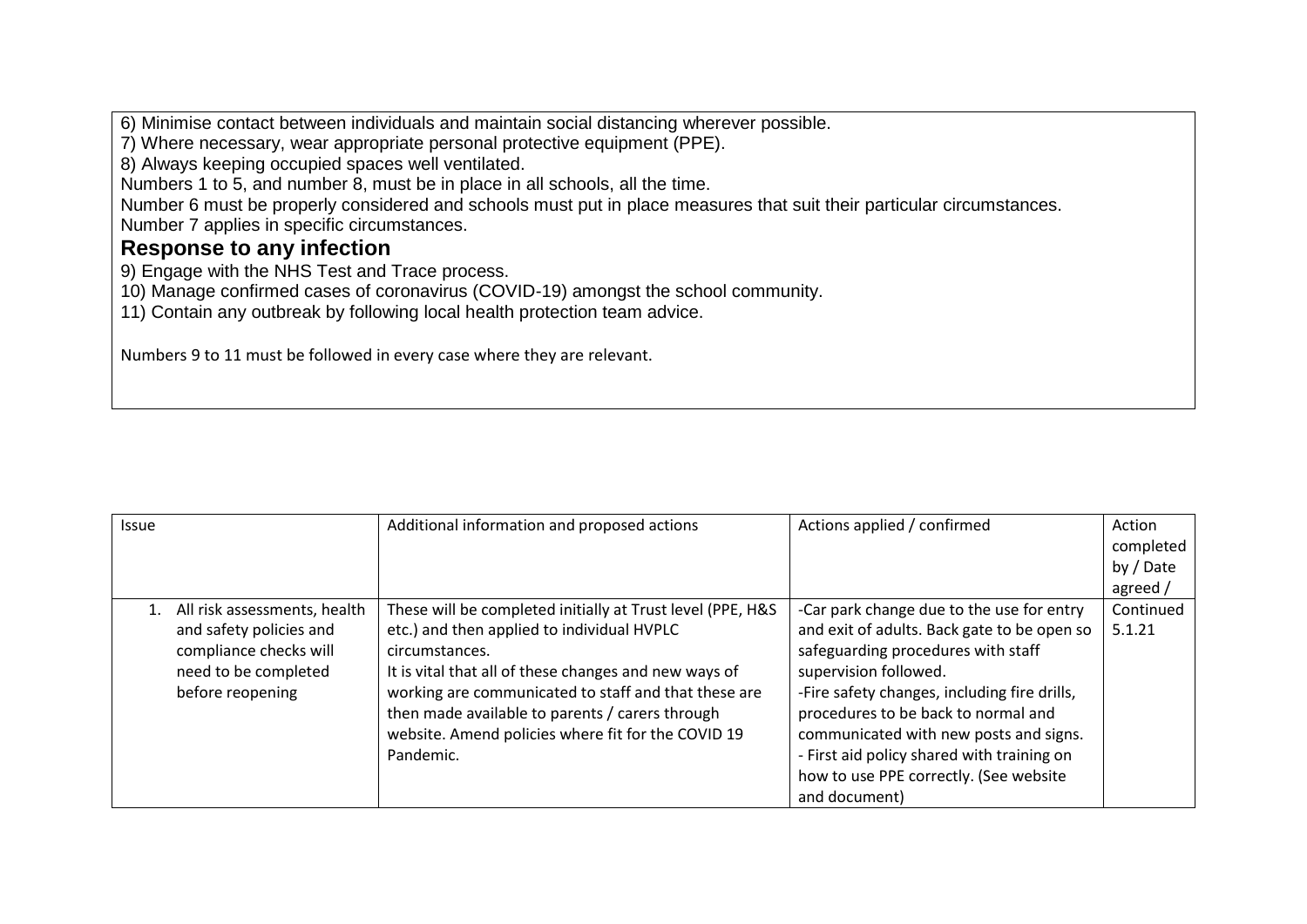|                                                                                                                                                                                                                                                                                                                                                                                                                                                                                                                                                                                                                                                                                                                                                                                                                                                                                                                                                                                                                                                                                  | by / Date<br>agreed /                 |
|----------------------------------------------------------------------------------------------------------------------------------------------------------------------------------------------------------------------------------------------------------------------------------------------------------------------------------------------------------------------------------------------------------------------------------------------------------------------------------------------------------------------------------------------------------------------------------------------------------------------------------------------------------------------------------------------------------------------------------------------------------------------------------------------------------------------------------------------------------------------------------------------------------------------------------------------------------------------------------------------------------------------------------------------------------------------------------|---------------------------------------|
| -Hand washing recap of safety measures.<br>-Good respiratory hygiene through the<br>'catch it bin it kill it' approach.<br>- Enhanced cleaning of frequently touched<br>surfaces using the standard products<br>provided by ENGIE.<br>-Legionella checks weekly by ENGIE.<br>-Use of lift for safety is addressed with 1:1<br>spray and wipes. Communicated to staff.<br>-Based on reflection due to Covid-positive<br>staff member, 70% alcohol wipes made<br>available in all areas to ensure keyboards<br>are wiped, phones are wiped.<br>-All classes will be reduced to key worker<br>and vulnerable pupils. Therefore, a<br>maximum of 2 classes per year group will<br>be used. For larger groups, use of spill<br>areas, corridors, space 2m apart wherever<br>Staff to ensure throughout the day their<br>desk/teaching area is 2m from the front of<br>the class where the teaching area is and<br>-Where possible known staff will be in<br>these rooms for well-being of pupils. (See<br>- FS1 pupils will attend morning or<br>afternoon, staff will have separated | January<br>2020                       |
|                                                                                                                                                                                                                                                                                                                                                                                                                                                                                                                                                                                                                                                                                                                                                                                                                                                                                                                                                                                                                                                                                  | resources from morning and afternoon, |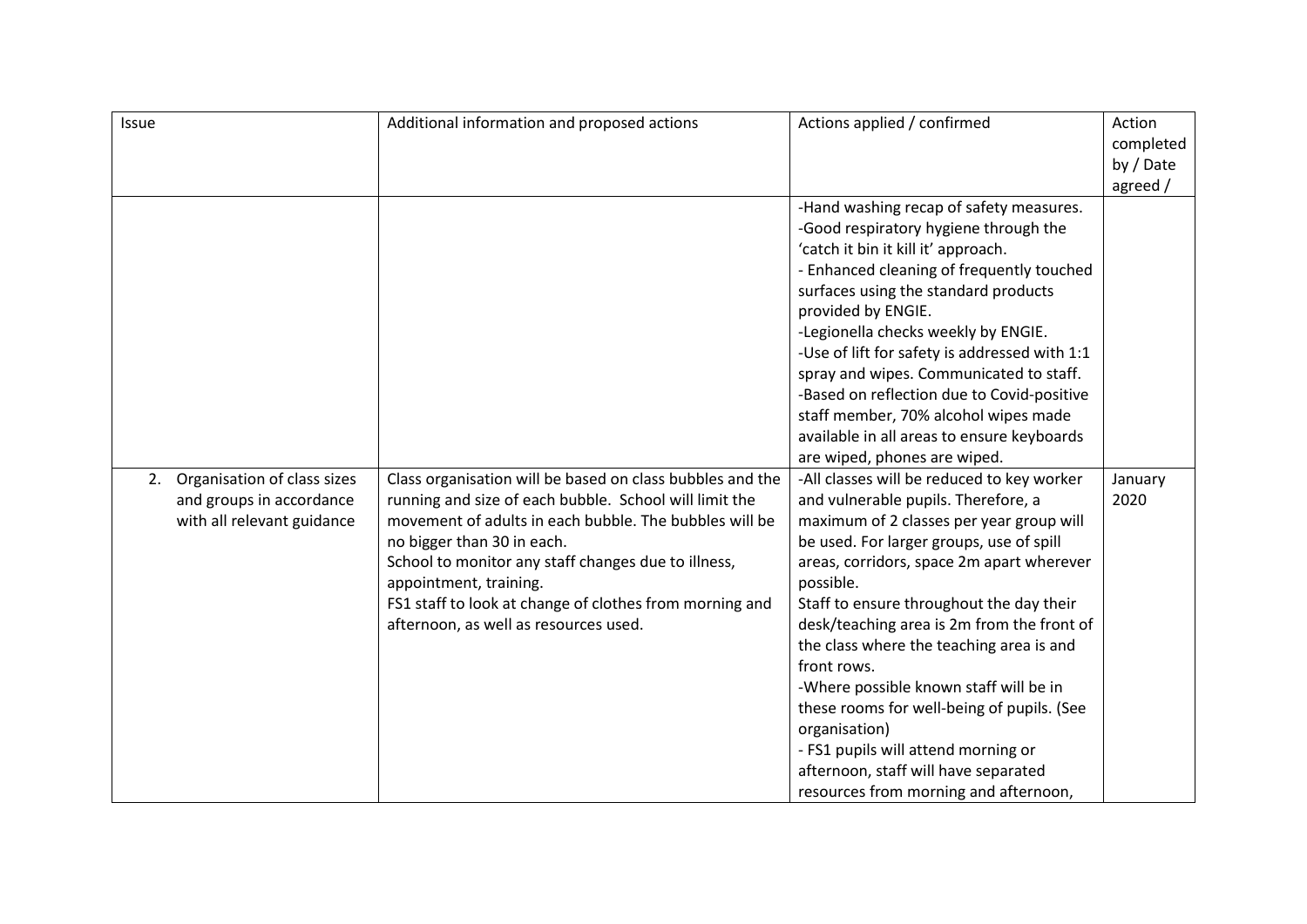| Issue                                                                                                  | Additional information and proposed actions                                                                                                                                                                                                                                                                                                                                                                                                                                                                                                                                                                                                                                               | Actions applied / confirmed                                                                                                                                                                                                                                                                                                                                                                                                                                                                                                                                                                                                                                                                                                                                                                                                                                                                     | Action<br>completed<br>by / Date<br>agreed / |
|--------------------------------------------------------------------------------------------------------|-------------------------------------------------------------------------------------------------------------------------------------------------------------------------------------------------------------------------------------------------------------------------------------------------------------------------------------------------------------------------------------------------------------------------------------------------------------------------------------------------------------------------------------------------------------------------------------------------------------------------------------------------------------------------------------------|-------------------------------------------------------------------------------------------------------------------------------------------------------------------------------------------------------------------------------------------------------------------------------------------------------------------------------------------------------------------------------------------------------------------------------------------------------------------------------------------------------------------------------------------------------------------------------------------------------------------------------------------------------------------------------------------------------------------------------------------------------------------------------------------------------------------------------------------------------------------------------------------------|----------------------------------------------|
|                                                                                                        |                                                                                                                                                                                                                                                                                                                                                                                                                                                                                                                                                                                                                                                                                           | clothes change and a thorough clean<br>between sessions as well as wearing full<br>PPE throughout the day, changing this<br>where necessary and washing hands<br>thoroughly for 20 seconds if have come<br>into personal contact with the children.                                                                                                                                                                                                                                                                                                                                                                                                                                                                                                                                                                                                                                             |                                              |
| Organisation of workspaces<br>3.<br>to maintain space between<br>desks and seats wherever<br>possible. | It will be impossible to maintain 1m+ spacing between<br>desks given that classes are open to key worker and<br>vulnerable pupils and the age/needs of the pupils we<br>will have in school.<br>Classrooms will have to be organised to maximise the<br>space available and create maximum space between<br>children, through the tables facing the front.<br>SOCIAL DISTANCING CANNOT BE MAINTAINED WHILST<br>WE ARE EXPECTED TO CATER FOR THE AMOUNT OF<br><b>ELIGIBLE CHILDREN THAT WE HAVE IN SCHOOL. Children</b><br>will be on desks and sat spaced out around them. The<br>organisation will be based on age appropriateness<br>within each bubble and necessary for the learning. | -Excess furniture has been removed from<br>each learning area to be used. Corridors<br>have also been stripped in some areas to<br>ensure adequate space for movement and<br>storage. Corridors may be used for pupils<br>in the larger groups to spread out.<br>-Seats and tables have been split to<br>provide space between the children.<br>-Children will remain at the same desks<br>where applicable and necessary. If there is<br>movement within class based on age, the<br>desks will be regularly wiped down.<br>-All groups will remain in the same<br>learning area.<br>- Y1-Y6 will have individual resource packs<br>to reduce contamination.<br>-Pupils at times will eat dinner in these<br>rooms, only FS in the hall but one class at<br>a time.<br>-All rooms which are in use will be<br>ventilated throughout the day. When<br>pupils are out of class windows to be open | January<br>2021                              |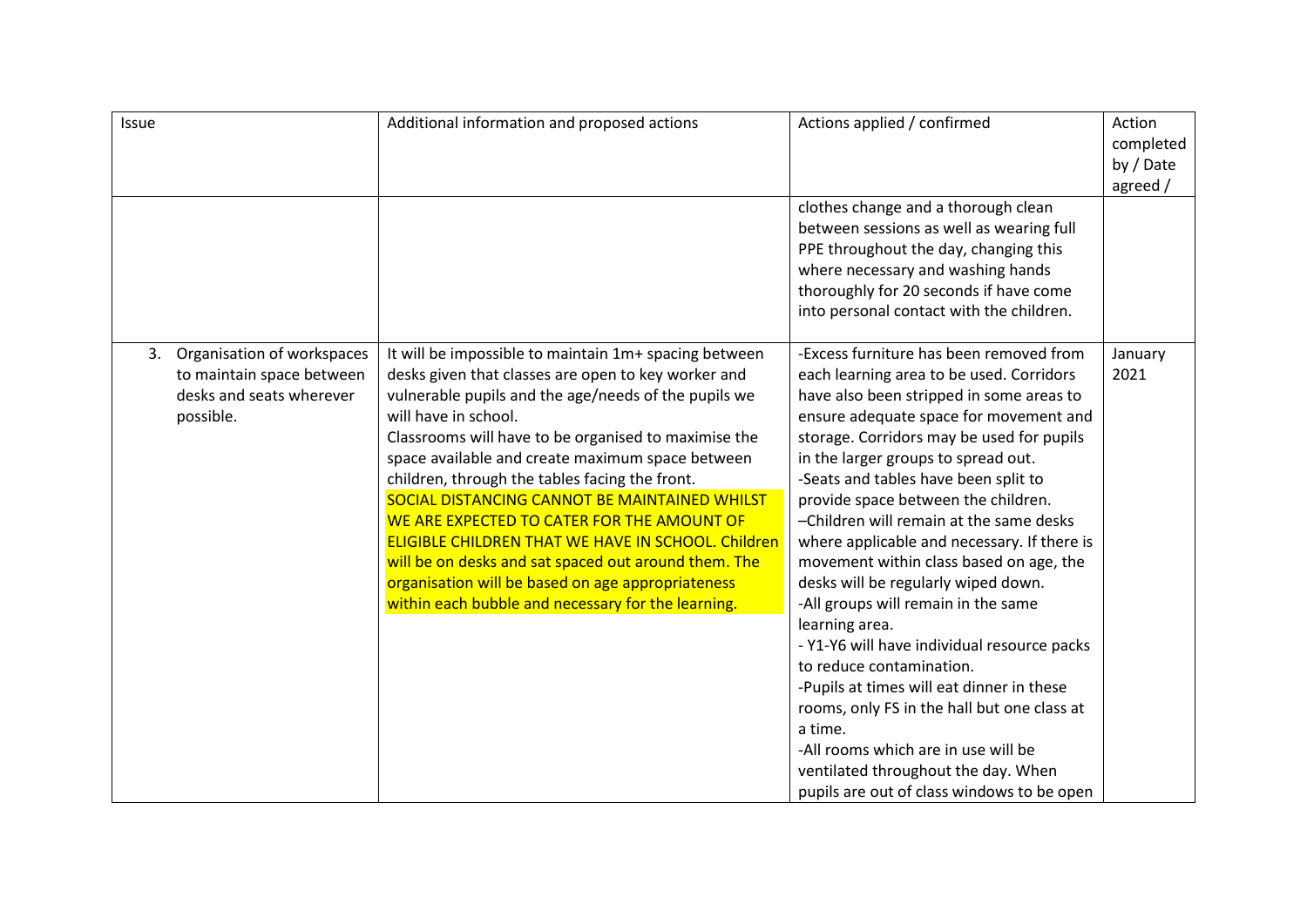| <b>Issue</b>                | Additional information and proposed actions                                                                                                                                                                                                                                                                                                                                                                                                                                                                                                                                                                                                                                                                                                                                                                                                                                                                                                                | Actions applied / confirmed                                                                                                                                                                                                                                                                                                                                                                                                                                                                                                                                                                                                                        | Action<br>completed<br>by / Date<br>agreed / |
|-----------------------------|------------------------------------------------------------------------------------------------------------------------------------------------------------------------------------------------------------------------------------------------------------------------------------------------------------------------------------------------------------------------------------------------------------------------------------------------------------------------------------------------------------------------------------------------------------------------------------------------------------------------------------------------------------------------------------------------------------------------------------------------------------------------------------------------------------------------------------------------------------------------------------------------------------------------------------------------------------|----------------------------------------------------------------------------------------------------------------------------------------------------------------------------------------------------------------------------------------------------------------------------------------------------------------------------------------------------------------------------------------------------------------------------------------------------------------------------------------------------------------------------------------------------------------------------------------------------------------------------------------------------|----------------------------------------------|
|                             |                                                                                                                                                                                                                                                                                                                                                                                                                                                                                                                                                                                                                                                                                                                                                                                                                                                                                                                                                            | fully to allow the ventilation and then<br>adjusted for comfort when the pupils are<br>in class but will remain ventilated at all<br>times.                                                                                                                                                                                                                                                                                                                                                                                                                                                                                                        |                                              |
| Refresh the timetable<br>4. | Daily timetable will have a focus on ensuring that the<br>learning at home is identical to the learning taking place<br>in school. Staff will ensure the same timetable remains<br>for the coverage of broad and balanced curriculum so<br>the pupils continue to access the learning expected.<br>Cloakrooms - staff to support pupils in the area as could<br>be a hot spot. One at a time in the area to avoid contact.<br>Outdoor learning will be considered wherever possible<br>but the reality is that this will not be an option all of the<br>time due to the staggered breaks and lunches.<br>Timetables for the day will be carefully designed to<br>ensure that there will be minimum contact / crossover<br>between groups and their movement between spaces.<br>No hall assemblies will be completed during this time.<br>These will not be staggered; they will be conducted with<br>the adults in their room and through Zoom assemblies. | -Day organisation is in place with breaks,<br>lunch, areas to be used. Outdoor areas to<br>be timetabled.<br>One member of staff to be on the door<br>supervising entry and exit, and one in<br>class.<br>-Staff to communicate with other year<br>groups through phone to reduce<br>transitory contact.<br>-Due to the significant number of pupils<br>we have in school, all staff are in school.<br>They are spreading their time between<br>live lessons both for in-school and remote<br>learners as well as accessing the learning<br>platform and supporting/commenting on<br>the work. This is on a rota within the<br>school working day. | January<br>2021                              |
|                             | Break times and lunch times will be staggered. These<br>timetables will be designed and shared with staff and<br>parents / carers, to ensure transparency in all aspects of<br>the return to school.                                                                                                                                                                                                                                                                                                                                                                                                                                                                                                                                                                                                                                                                                                                                                       | Timetables are in place, designated areas<br>are also assigned to each group.<br>-See organisation of entry and exit plans<br>for each year group with staggered times.                                                                                                                                                                                                                                                                                                                                                                                                                                                                            |                                              |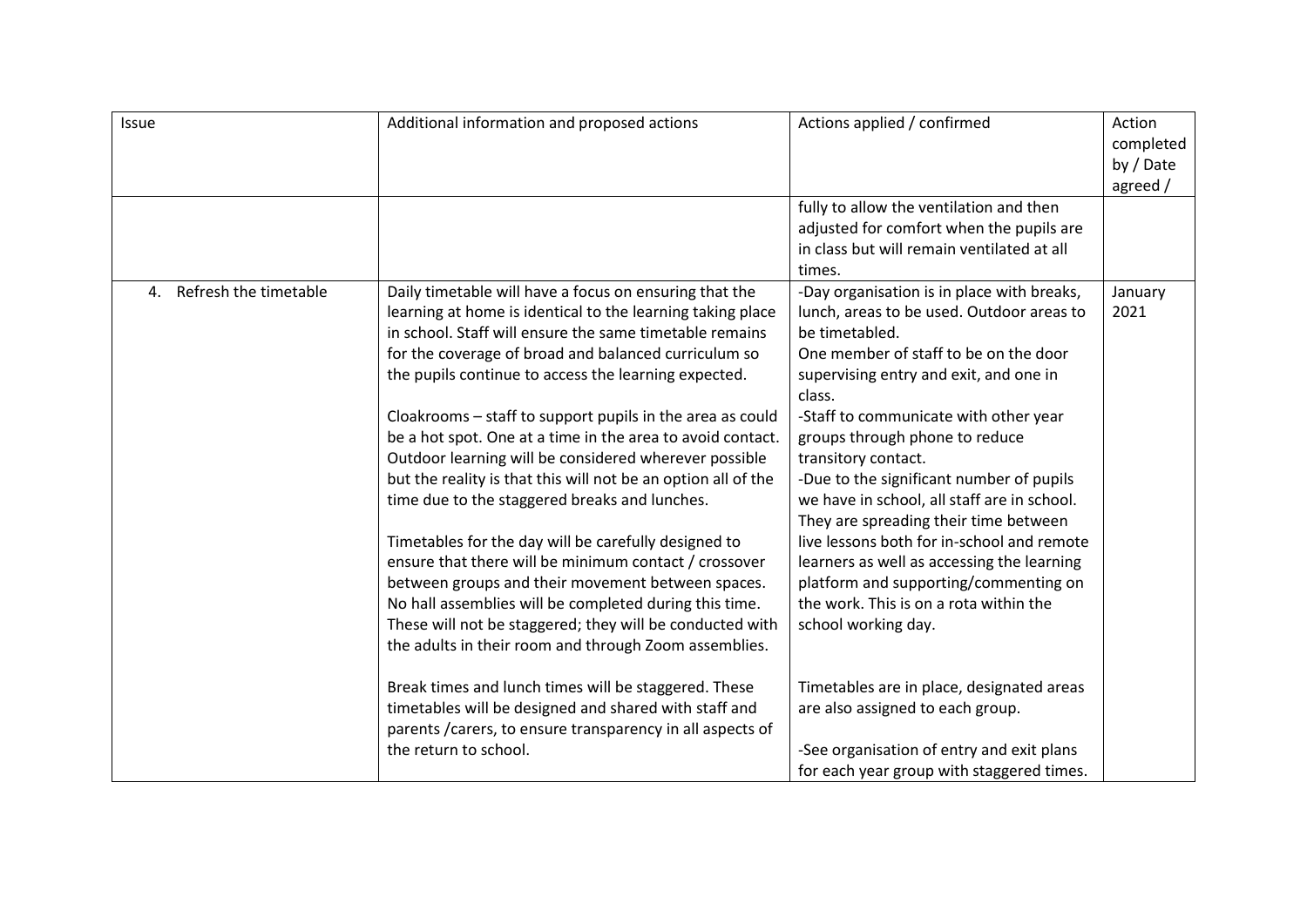| Issue |                                                    | Additional information and proposed actions                                                                                                                                                                                                                                                                                                                                                                                                                                                                    | Actions applied / confirmed                                                                                                                                                                                                                                                                                                                                                                                                                                                                                                                                                                                                                                                                                                        | Action<br>completed<br>by / Date<br>agreed / |
|-------|----------------------------------------------------|----------------------------------------------------------------------------------------------------------------------------------------------------------------------------------------------------------------------------------------------------------------------------------------------------------------------------------------------------------------------------------------------------------------------------------------------------------------------------------------------------------------|------------------------------------------------------------------------------------------------------------------------------------------------------------------------------------------------------------------------------------------------------------------------------------------------------------------------------------------------------------------------------------------------------------------------------------------------------------------------------------------------------------------------------------------------------------------------------------------------------------------------------------------------------------------------------------------------------------------------------------|----------------------------------------------|
|       |                                                    | In terms of staggered starts and finish times, we will be<br>providing these to avoid congestion. However, as we do<br>have a large number of entry points into buildings, we<br>will make maximum use of these to ensure social<br>distancing. A system will be implemented around school<br>buildings to ensure safety. PARENTS AND CARERS WILL<br>NOT BE PERMITTED ACCESS unless by appointment or<br>emergency. They will be expected to follow the same<br>hand hygiene routine and wear face protection. | -Car park is to be used as a pedestrian<br>access during 8.15-9.30 am and 2.45-3.45<br>pm; communicated to ENGIE/ISS for<br>deliveries that car park is closed during<br>the above times.<br>These areas will be highlighted by tape<br>and barriers, signs up for direction.<br>Staff to come into the school building,<br>complete hygiene routine and go straight<br>to their bubble.<br>Pupil/parents with blue badges will have<br>to collect and drop off when the car park<br>is open so their times will be different, or<br>park on the street and walk down.<br>Key worker pupils who may need flexible<br>times, i.e. morning for drop off, will be<br>allowed entry after 8.30 and go straight to<br>their classrooms. |                                              |
|       | 5. EYFS settings and<br>classrooms                 | Please see the individual plans below for actions<br>relevant to FS1 and FS2                                                                                                                                                                                                                                                                                                                                                                                                                                   |                                                                                                                                                                                                                                                                                                                                                                                                                                                                                                                                                                                                                                                                                                                                    |                                              |
|       | 6. Removal of unnecessary<br>items from classrooms | Please see the individual plans below with reference to<br>individual classrooms                                                                                                                                                                                                                                                                                                                                                                                                                               |                                                                                                                                                                                                                                                                                                                                                                                                                                                                                                                                                                                                                                                                                                                                    |                                              |
|       | 7. Remove soft furnishings                         | Please see the individual plans below with reference to<br>individual classrooms                                                                                                                                                                                                                                                                                                                                                                                                                               |                                                                                                                                                                                                                                                                                                                                                                                                                                                                                                                                                                                                                                                                                                                                    |                                              |
|       | 8. Arrival and exit procedures                     | Parents will have a system when they come down the<br>path to drop children off at the designated doors (see                                                                                                                                                                                                                                                                                                                                                                                                   | -See organisation of entry and exits for<br>each year group.                                                                                                                                                                                                                                                                                                                                                                                                                                                                                                                                                                                                                                                                       | January<br>2021                              |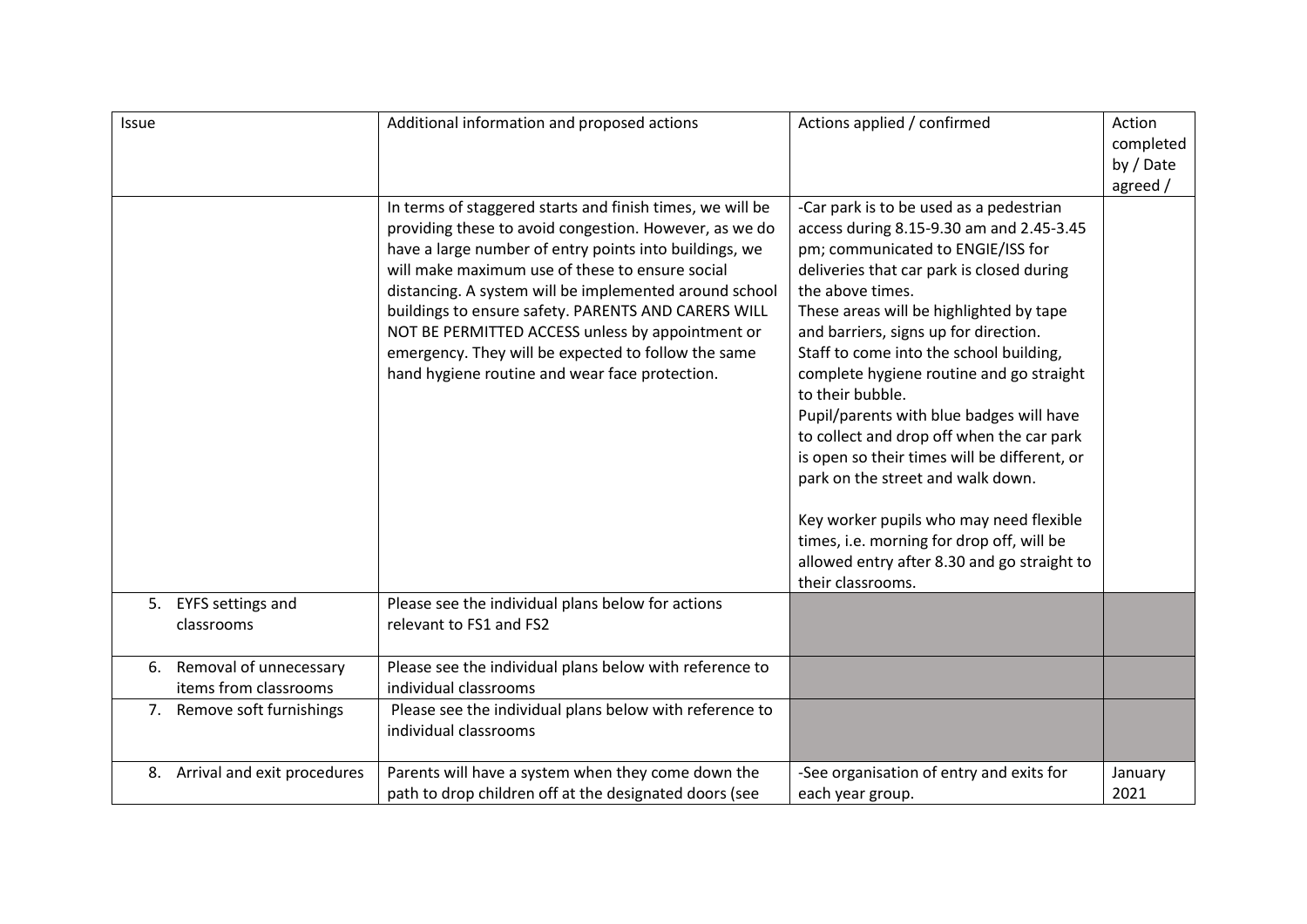| <b>Issue</b>                                                                               | Additional information and proposed actions                                                                                                                                                                                                                                                                                                                                                                                                                                                                                                                                        | Actions applied / confirmed                                                                                                                                                                                                    | Action<br>completed<br>by / Date<br>agreed / |
|--------------------------------------------------------------------------------------------|------------------------------------------------------------------------------------------------------------------------------------------------------------------------------------------------------------------------------------------------------------------------------------------------------------------------------------------------------------------------------------------------------------------------------------------------------------------------------------------------------------------------------------------------------------------------------------|--------------------------------------------------------------------------------------------------------------------------------------------------------------------------------------------------------------------------------|----------------------------------------------|
|                                                                                            | the group plan). They will then walk up the cordoned off<br>exit across the car park to reduce numbers on the path.<br>Parents told not to gather at bottom of school<br>path/outside the classroom doors to allow everyone to<br>access school grounds safely and not have to pass<br>crowds.<br>Limited adults on site (1 per child), children to be<br>encouraged to walk to top and meet at gates.<br>The school car park will not be accessible to vehicles<br>from $8:15$ am $-9:30$ am and again from $2:45$ pm $-3:45$ pm<br>as the car park will be a path out of school. | -Parents will have letters sent out to<br>inform.<br>- School to use video tours to add<br>additional support before school reopens.<br>-School is asking all visitors on site to wear<br>face coverings.                      |                                              |
| Staff or children showing signs of<br>COVID 19 / Confirmed case of<br>COVID 19 and testing | Follow guidance as stated in "Coronavirus (COVID-19) :<br>implementing protective measures in education and<br>childcare settings"                                                                                                                                                                                                                                                                                                                                                                                                                                                 | Allocate a space for any person showing<br>symptoms.<br>Communicate the procedures clearly to<br>staff.<br>Decision to be made by leaders for<br>allocating a test dependent on the child's<br>vulnerability and staff member. | January<br>2021                              |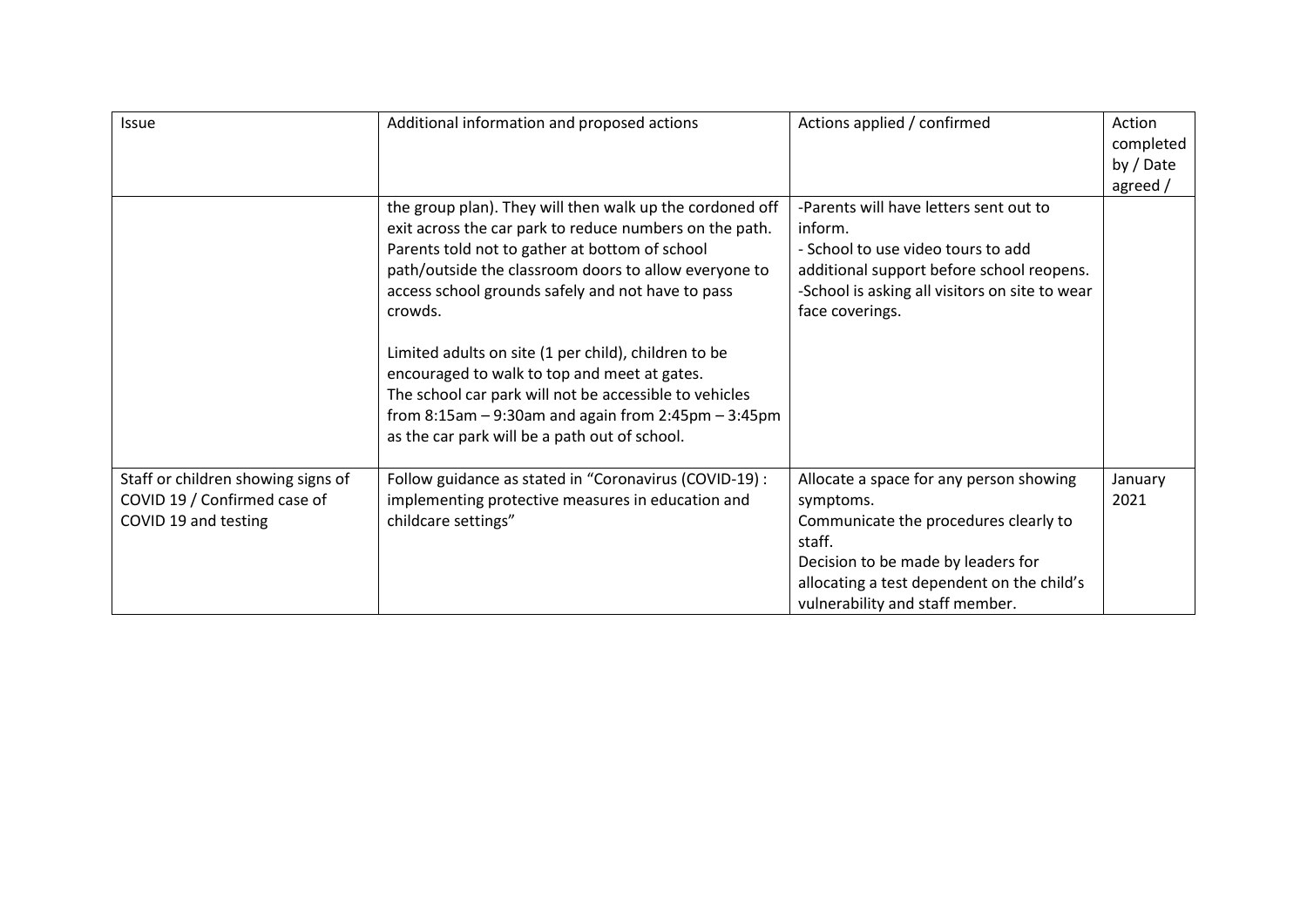### **FOUNDATION STAGE 1**

*"For pre-school children in early years settings, the staff to child ratios within Early Years Foundation Stage (EYFS) continue to apply as set out here, and we recommend using these to group children."*

*"In addition, childcare settings or early years groups in school should:* 

*•consider how to keep small groups of children together throughout the day and to avoid larger groups of children mixing*

• consider how play equipment is used ensuring it is appropriately cleaned between groups of children using it, and that multiple groups do not use it *simultaneously"*

| <b>Issue</b>                                                                                                                                                                                                               | Additional information and proposed actions                                                                                                                                                                                                                                                                                                                                                                                                                                                                                                                                                                                                                                | Actions applied / confirmed                                                                                                                                                                                                                                                                                                                                                                                                                                  | Action<br>completed<br>by / Date |
|----------------------------------------------------------------------------------------------------------------------------------------------------------------------------------------------------------------------------|----------------------------------------------------------------------------------------------------------------------------------------------------------------------------------------------------------------------------------------------------------------------------------------------------------------------------------------------------------------------------------------------------------------------------------------------------------------------------------------------------------------------------------------------------------------------------------------------------------------------------------------------------------------------------|--------------------------------------------------------------------------------------------------------------------------------------------------------------------------------------------------------------------------------------------------------------------------------------------------------------------------------------------------------------------------------------------------------------------------------------------------------------|----------------------------------|
| FS1 provision will be offered a<br>morning or afternoon session. FS1<br>children to be split into 2 groups to<br>allow safe opening in line with<br>current guidelines stating the whole<br>setting be open to all pupils. | They will be using their Foundation classroom in the<br>morning and in the afternoon. It will be cleaned at the end<br>of the morning session, resources removed to be cleaned<br>and new resources added for the new afternoon bubble.<br>Equipment to be named for each session, packs made up<br>for creative, glue sticks etc. Same large equipment for<br>groups to be organised, wiped down between groups and<br>throughout the morning where possible using the spray<br>provided.<br>Toilet:<br>The children will be using the three toilets in the unit. These<br>will be wiped down, children supported to wash hands for<br>20 seconds and handles wiped down. | See class organisation.<br>Resources to be organised for each<br>session. These will be cleaned daily<br>and only used by their named group.<br>Staff will have own resources e.g.<br>pens.<br>Spray and wipes to be available at all<br>times.<br>Enhanced cleaning: resources, such<br>as books, toys and equipment, can<br>be used and shared within their<br>group; these should be cleaned<br>regularly, along with all frequently<br>touched surfaces. | agreed /<br>January<br>2021      |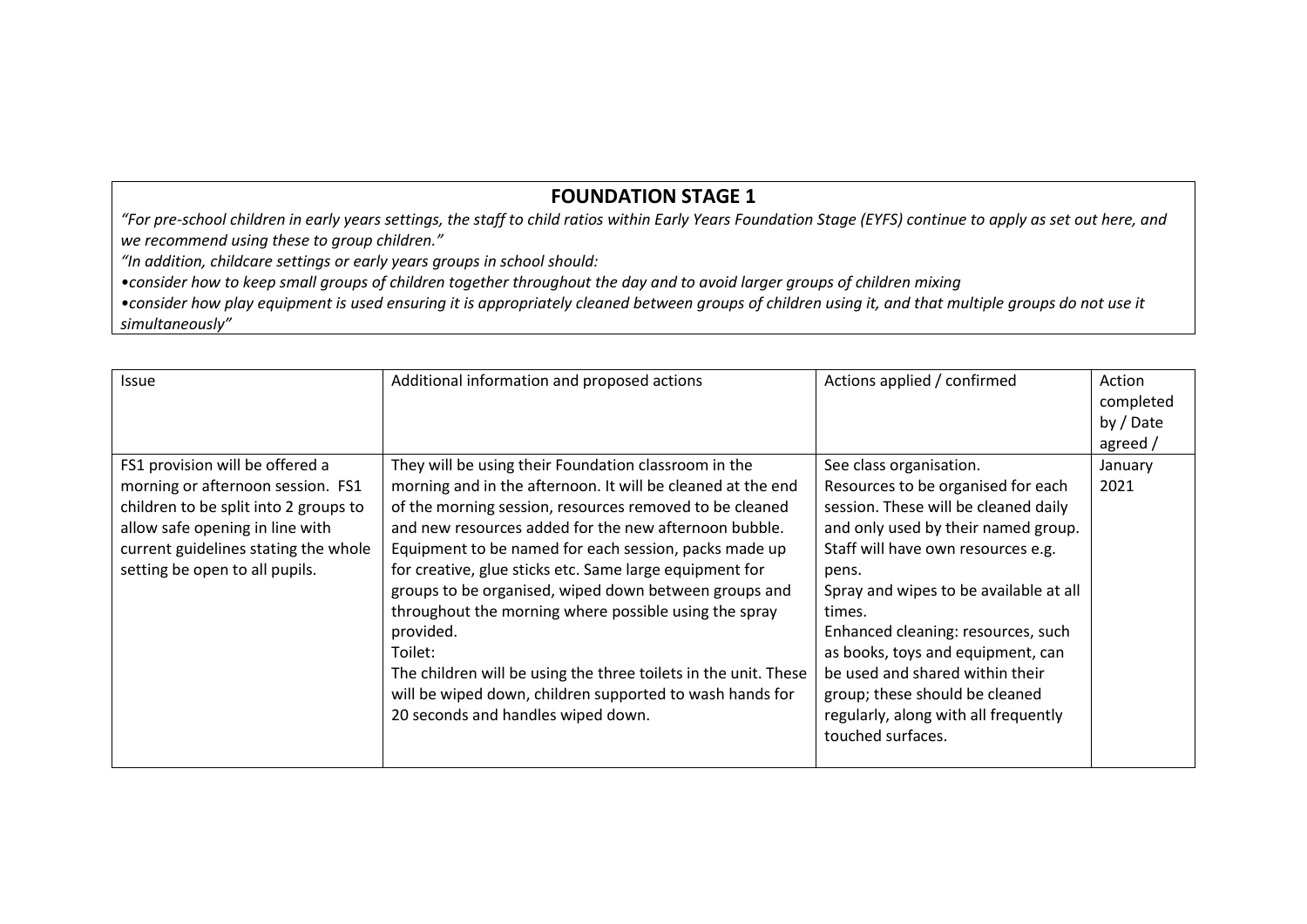| Issue                                                                                                                                                                                                                                                                                                                                      | Additional information and proposed actions                                                                                                                                                                                                                                                                                                                                                                                                                                                                                                                                                           | Actions applied / confirmed                                                                                                                                                                                                                                                                                                                                                                                                                                                                                                      | Action<br>completed<br>by / Date<br>agreed / |
|--------------------------------------------------------------------------------------------------------------------------------------------------------------------------------------------------------------------------------------------------------------------------------------------------------------------------------------------|-------------------------------------------------------------------------------------------------------------------------------------------------------------------------------------------------------------------------------------------------------------------------------------------------------------------------------------------------------------------------------------------------------------------------------------------------------------------------------------------------------------------------------------------------------------------------------------------------------|----------------------------------------------------------------------------------------------------------------------------------------------------------------------------------------------------------------------------------------------------------------------------------------------------------------------------------------------------------------------------------------------------------------------------------------------------------------------------------------------------------------------------------|----------------------------------------------|
|                                                                                                                                                                                                                                                                                                                                            |                                                                                                                                                                                                                                                                                                                                                                                                                                                                                                                                                                                                       | Adults to have images of how to<br>wash hands and resources to<br>support.                                                                                                                                                                                                                                                                                                                                                                                                                                                       |                                              |
| In line with past DFE guidance<br>"remove soft furnishings, soft toys<br>and toys that are hard to clean (such<br>as those with intricate parts)"<br>This has changed in Sept 17th<br>Guidance, and now, based on the<br>importance of delivery of education,<br>can be used as long as they remain<br>in the bubble and wiped frequently. | Further guidance is to be received regarding preparing EY;<br>in previous guidance it stated: ALL soft furnishings (rugs,<br>cushions, fancy dress etc.) should be removed from the<br>setting. We are awaiting further updated guidance.<br>However, with a common sense approach the setting will<br>have a reduced soft furnishing resource due to the cross<br>contamination, and any soft furnishings in the setting will<br>be changed for each group.<br>School has reduced a number of items and now have easily<br>wipeable resources to support the learning and provision.                 | Limited soft furnishings and fancy<br>dress available.<br>Toys sorted so that only those easy<br>to clean are available for the<br>children to use. These will be split<br>between the 2 sessions. Essential<br>resources only to be out for the<br>impact of learning and development.<br>Outdoor playground equipment will<br>be split between the two sessions<br>and frequently wiped throughout<br>the session as well as hand washing<br>before and after they go out for<br>outdoor play, to reduce the<br>contamination. | January<br>2021                              |
| With regards to indoor<br>equipment<br>remove unnecessary items<br>from classrooms and other<br>learning environments where<br>there is space to store it<br>elsewhere<br>remove soft furnishings, soft<br>toys and toys that are hard to<br>clean (such as those with<br>intricate parts)                                                 | As part of classroom preparation staff need to pay careful<br>attention to this guidance and any subsequent guidance<br>that will be released for EYFS settings.<br>Staff will need to consider how easily equipment and<br>resources can be cleaned to ensure that it "is appropriately<br>cleaned between sessions.<br>The cleaning of this equipment will need to form part of<br>discussion with cleaning team.<br>It may be that there has to be four sets of resources which<br>are limited to each of the groups of children (we will need<br>to determine how realistic this expectation is). | There will be two sets of easy to<br>clean equipment, in line with<br>government guidance, allocated to<br>each session.<br>Communication with ENGIE/<br>relevant staff to support the extra<br>cleaning, e.g. wiping down hot spots,<br>cleaning equipment, refreshing the<br>spray etc.                                                                                                                                                                                                                                        | January<br>2021                              |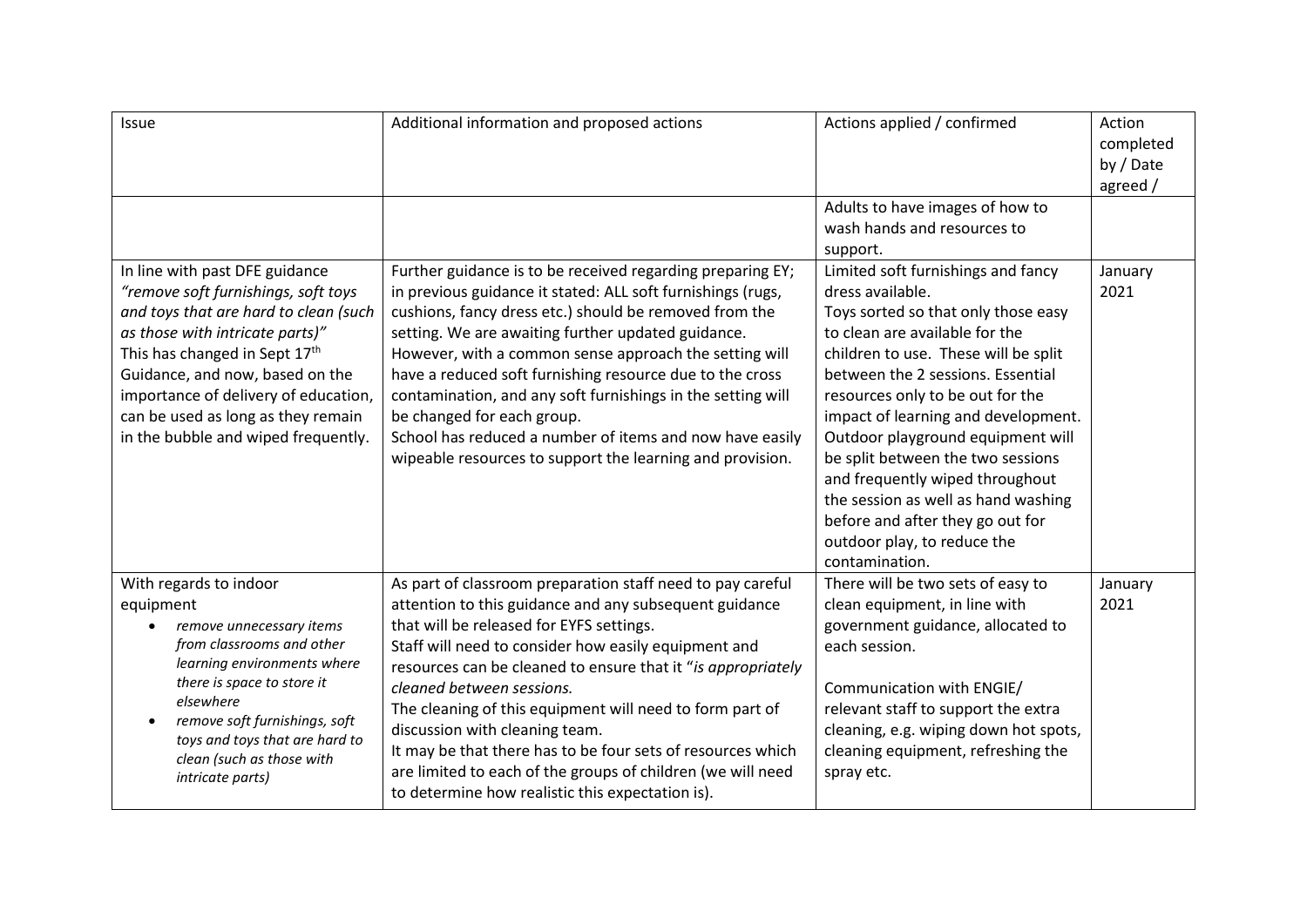| <b>Issue</b>                                                                                                                                                                                                           | Additional information and proposed actions                                                                                                                                                                                                                                                                                                                                                                                                                                | Actions applied / confirmed                                                                                                                                                                                                                                                                                                                                                                                                                          | Action<br>completed<br>by / Date<br>agreed / |
|------------------------------------------------------------------------------------------------------------------------------------------------------------------------------------------------------------------------|----------------------------------------------------------------------------------------------------------------------------------------------------------------------------------------------------------------------------------------------------------------------------------------------------------------------------------------------------------------------------------------------------------------------------------------------------------------------------|------------------------------------------------------------------------------------------------------------------------------------------------------------------------------------------------------------------------------------------------------------------------------------------------------------------------------------------------------------------------------------------------------------------------------------------------------|----------------------------------------------|
|                                                                                                                                                                                                                        |                                                                                                                                                                                                                                                                                                                                                                                                                                                                            |                                                                                                                                                                                                                                                                                                                                                                                                                                                      |                                              |
| With regards to outdoor equipment<br>"consider how play equipment is<br>used ensuring it is appropriately<br>cleaned between groups of children<br>using it, and that multiple groups do<br>not use it simultaneously" | Outdoor equipment to be split into the sessions with one<br>set allocated to each of the sessions<br>AM1<br>PM <sub>2</sub><br>$\bullet$<br>Staff must be very clear about what equipment is to be<br>used for each session.<br>Cleaning of outdoor equipment to be discussed.                                                                                                                                                                                             | All static outdoor wooden<br>equipment will not be used. These<br>will be taped off.<br>Equipment allocated for each<br>session and staff to clean thoroughly<br>after use and spray throughout the<br>session.<br>Essential hand washing also to take<br>place before and after play.<br>There will be individual sand or<br>water available where necessary<br>(SEND).                                                                             | January<br>2021                              |
| Ensure that drop off and pickups are<br>completed safely and in a way that<br>minimises contact between adults.<br>"plan parents' drop-off and pick-up<br>protocols that minimise adult to<br>adult contact"           | NO PARENTS OR CARERS ARE TO BE ALLOWED ENTRY TO<br>THE FOUNDATION STAGE 1 CLASSROOM<br>2m x marks for parents to stand when dropping off<br>$\bullet$<br>and collecting for FS1 pupils.<br>Parents will not be allowed entry to classroom as<br>$\bullet$<br>part of normal settling routine. This will be<br>communicated to parents beforehand with clear<br>explanation as to why.<br>One member of staff on door and one with children<br>to ensure safe entry / exit. | Parents to enter and exit via main<br>gate at designated time using the<br>main path. For the morning session,<br>the gate opens at 8.30 and parents<br>walk down and hand over on<br>playground as they do when they are<br>collected. In the afternoon parents<br>are met at the school gate and<br>children walk with adults.<br>At home time pupils will have coats<br>on ready and have activity on carpet<br>to reduce time being collected so | January<br>2021                              |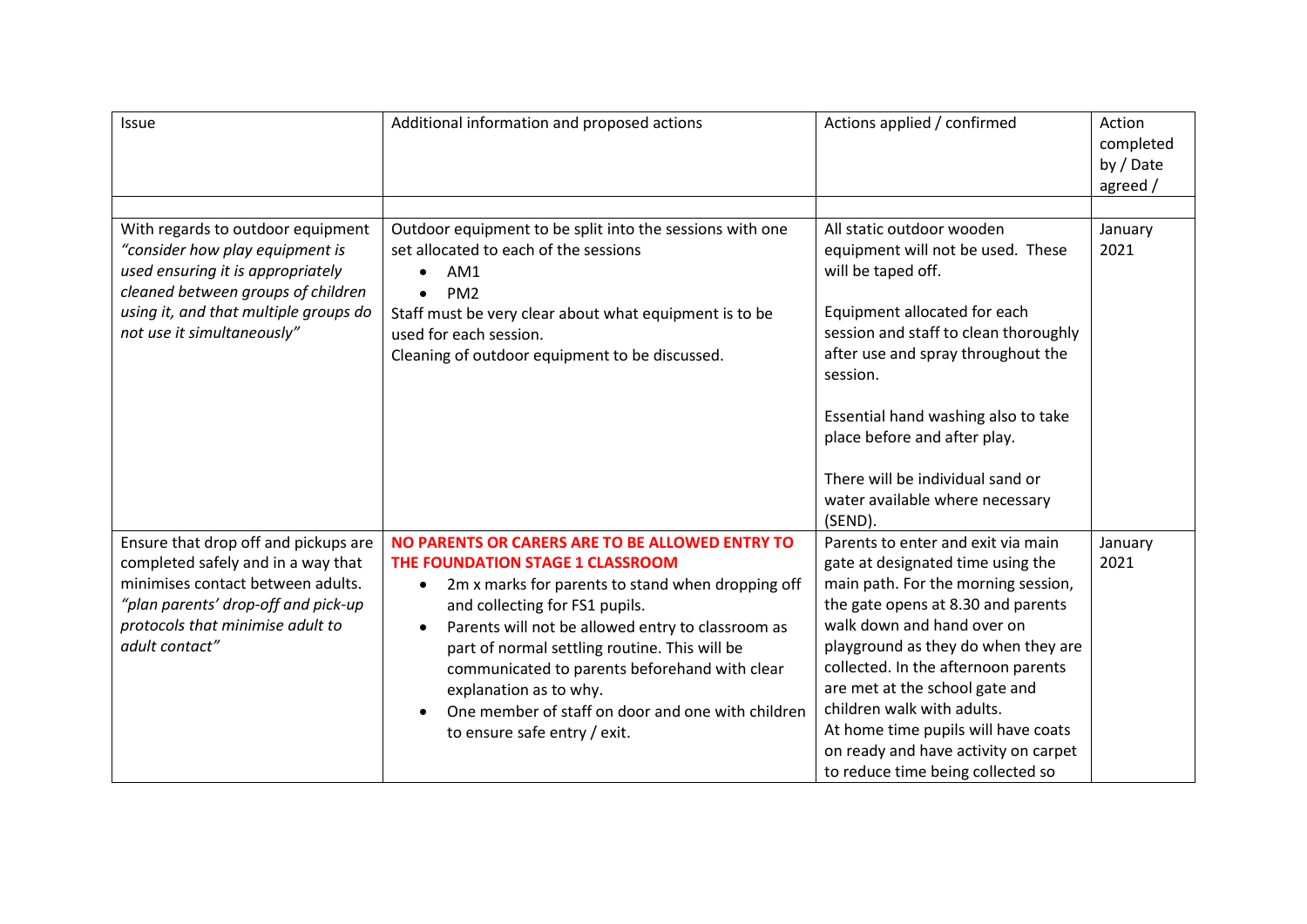| Issue                                                                                                                                                                                                | Additional information and proposed actions                                                                                                                                                                                                                                                                                                                                                                                                                | Actions applied / confirmed                                                                                                                                                                                                                                        | Action<br>completed<br>by / Date<br>agreed / |
|------------------------------------------------------------------------------------------------------------------------------------------------------------------------------------------------------|------------------------------------------------------------------------------------------------------------------------------------------------------------------------------------------------------------------------------------------------------------------------------------------------------------------------------------------------------------------------------------------------------------------------------------------------------------|--------------------------------------------------------------------------------------------------------------------------------------------------------------------------------------------------------------------------------------------------------------------|----------------------------------------------|
|                                                                                                                                                                                                      |                                                                                                                                                                                                                                                                                                                                                                                                                                                            | reducing time adults on site and<br>waiting.                                                                                                                                                                                                                       |                                              |
| Decision to be made whether<br>sessional times will be maintained<br>or changes needed to ensure safety<br>of all.                                                                                   | It may be that finish time of morning session and start time<br>of afternoon session are altered slightly to ensure that<br>necessary cleaning can take place over lunch time (see<br>timetable plans).                                                                                                                                                                                                                                                    | Due to staffing and risk assessment,<br>school will ensure the children have<br>3 hours of schooling based on similar<br>times to normal.                                                                                                                          | January<br>2021                              |
| Ensure clear guidance around use of<br>PPE particularly for intimate care<br>and first aid                                                                                                           | There is guidance provided in the document 'Implementing<br>protective measures in education and childcare settings",<br>which will be shared.<br>Further policy will be forthcoming from ECMAT.<br>All documents and relevant risk assessments will need to be<br>shared with staff and regularly reviewed to ensure safety of<br>all involved.<br>PPE supplies have been purchased and direction as to use<br>will be provided by guidance stated above. | All staff will wear a face mask/visor,<br>to add further protection for the<br>children. FS1 and FS2 staff will wear<br>aprons.<br>Any staff providing intimate care will<br>wear masks, gloves and aprons.<br>These will be disposed of<br>immediately after use. | January<br>2021                              |
| Will sand, water and dough still be<br>permitted within EYFS settings?                                                                                                                               | There is no mention of these elements in the current<br>guidance so we will await the specific direction around<br>safely opening EYFS settings. However, the use of<br>playdough will be on an individual basis so as not to cross-<br>contaminate when playing. Water will be used in the<br>provision and changed 4 times a day to limit contamination.<br>We will not be using sand at the moment.                                                     | Individual resources of playdough<br>where necessary for child's needs.<br>Playdough to be labelled with<br>names. Water to be used in<br>provision and changed regularly<br>throughout the day.                                                                   | January<br>2021                              |
| Ensuring that all rooms, resources<br>and surfaces are cleaned between<br>groups of children using and clear<br>ventilation throughout each session<br>and when pupils leave and before<br>entering. | Discussions with teaching and cleaning team to ensure:<br>End of each session all surfaces and high use areas<br>$\bullet$<br>are cleaned to correct standards<br>Sets of resources are switched to ensure that they<br>$\bullet$<br>are provided to correct children as planned in<br>organisation of room                                                                                                                                                | Staff will have cleaning products to<br>wipe surfaces and resources<br>frequently throughout the day.<br>Staff will clean after session ends.<br>ENGIE will clean at the start of each<br>day and a cleaner to come at end of                                      | January<br>2021                              |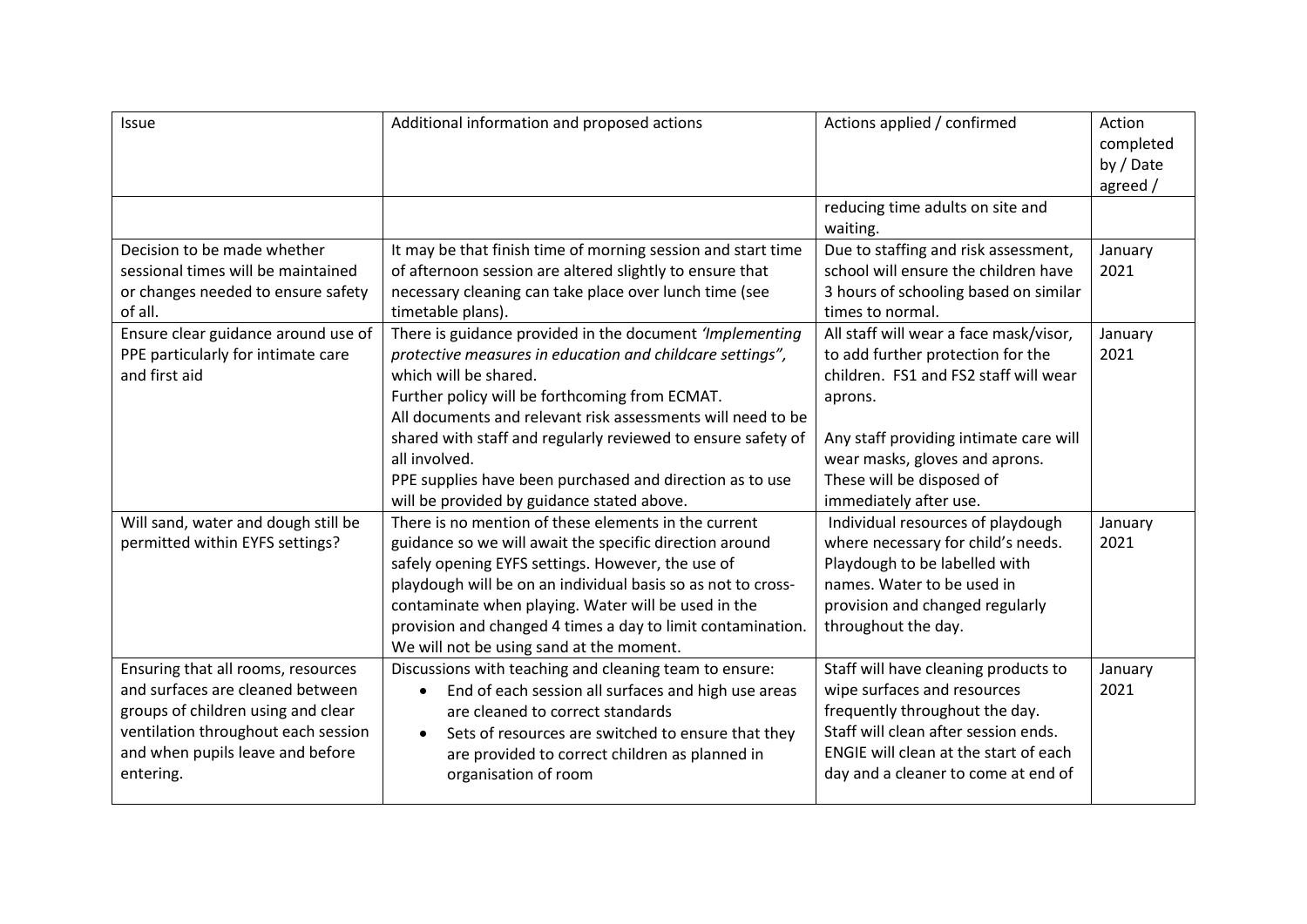| Issue                                                                                                                                                                                                                                                                                                                                      | Additional information and proposed actions                                                                                                                                                                                                                                                                                                                                                                                                                                                                                                                                                                                                                                                                                                                                                                                                                                                                                                                                                                                                                                                                                                                                                                                                                                                                                                                                                                                | Actions applied / confirmed                                                                                                                                                                                                                                                          | Action<br>completed<br>by / Date<br>agreed / |
|--------------------------------------------------------------------------------------------------------------------------------------------------------------------------------------------------------------------------------------------------------------------------------------------------------------------------------------------|----------------------------------------------------------------------------------------------------------------------------------------------------------------------------------------------------------------------------------------------------------------------------------------------------------------------------------------------------------------------------------------------------------------------------------------------------------------------------------------------------------------------------------------------------------------------------------------------------------------------------------------------------------------------------------------------------------------------------------------------------------------------------------------------------------------------------------------------------------------------------------------------------------------------------------------------------------------------------------------------------------------------------------------------------------------------------------------------------------------------------------------------------------------------------------------------------------------------------------------------------------------------------------------------------------------------------------------------------------------------------------------------------------------------------|--------------------------------------------------------------------------------------------------------------------------------------------------------------------------------------------------------------------------------------------------------------------------------------|----------------------------------------------|
| Ensure good respiratory hygiene by<br>promoting the 'catch it, bin it, kill it'<br>approach.<br>Introduce enhanced cleaning,<br>including cleaning frequently<br>touched surfaces often using<br>standard products, such as<br>detergents.<br>Minimise contact between<br>individuals and maintain social<br>distancing wherever possible. | Teaching staff will not be expected to clean<br>$\bullet$<br>routinely but there should be an element where, if<br>needed during session, it can be done safely and<br>within realistic expectations.<br>Staff to ensure a change of clothes for the second<br>session.<br>Phones to be wiped down and keyboard to be<br>$\bullet$<br>wiped when other staff are using them.<br>The 'catch it, bin it, kill it' approach continues to be very<br>important, so schools must ensure that they have enough<br>tissues and bins available in the school to support pupils<br>and staff to follow this routine.<br>Putting in place a cleaning schedule that ensures cleaning is<br>generally enhanced and includes:<br>• more frequent cleaning of rooms and shared areas that<br>are used by different groups<br>• frequently touched surfaces being cleaned more often<br>than normal<br>• toilets will need to be cleaned regularly and pupils must<br>be encouraged to clean their hands thoroughly after using<br>the toilet - different groups being allocated their own toilet<br>blocks could be considered but is not a requirement if the<br>site does not allow for it<br>The overarching principle to apply is reducing the number<br>of contacts between children and staff. This can be<br>achieved through keeping groups separate (in 'bubbles')<br>and through maintaining the distance between individuals. | morning session for afternoon<br>bubble.<br>All resources will be allocated to a<br>specific group and will remain with<br>them.<br>Windows open for ventilation.<br>Only essential items to be sent<br>home, which contribute to the<br>education and development of the<br>pupils. |                                              |
| Settings have the flexibility to                                                                                                                                                                                                                                                                                                           | playing instruments and singing in groups should                                                                                                                                                                                                                                                                                                                                                                                                                                                                                                                                                                                                                                                                                                                                                                                                                                                                                                                                                                                                                                                                                                                                                                                                                                                                                                                                                                           | Based on the numbers of pupils who                                                                                                                                                                                                                                                   | January                                      |
| decide how organised sessions for                                                                                                                                                                                                                                                                                                          | take place outdoors wherever possible                                                                                                                                                                                                                                                                                                                                                                                                                                                                                                                                                                                                                                                                                                                                                                                                                                                                                                                                                                                                                                                                                                                                                                                                                                                                                                                                                                                      | take up their place, singing will be                                                                                                                                                                                                                                                 | 2021                                         |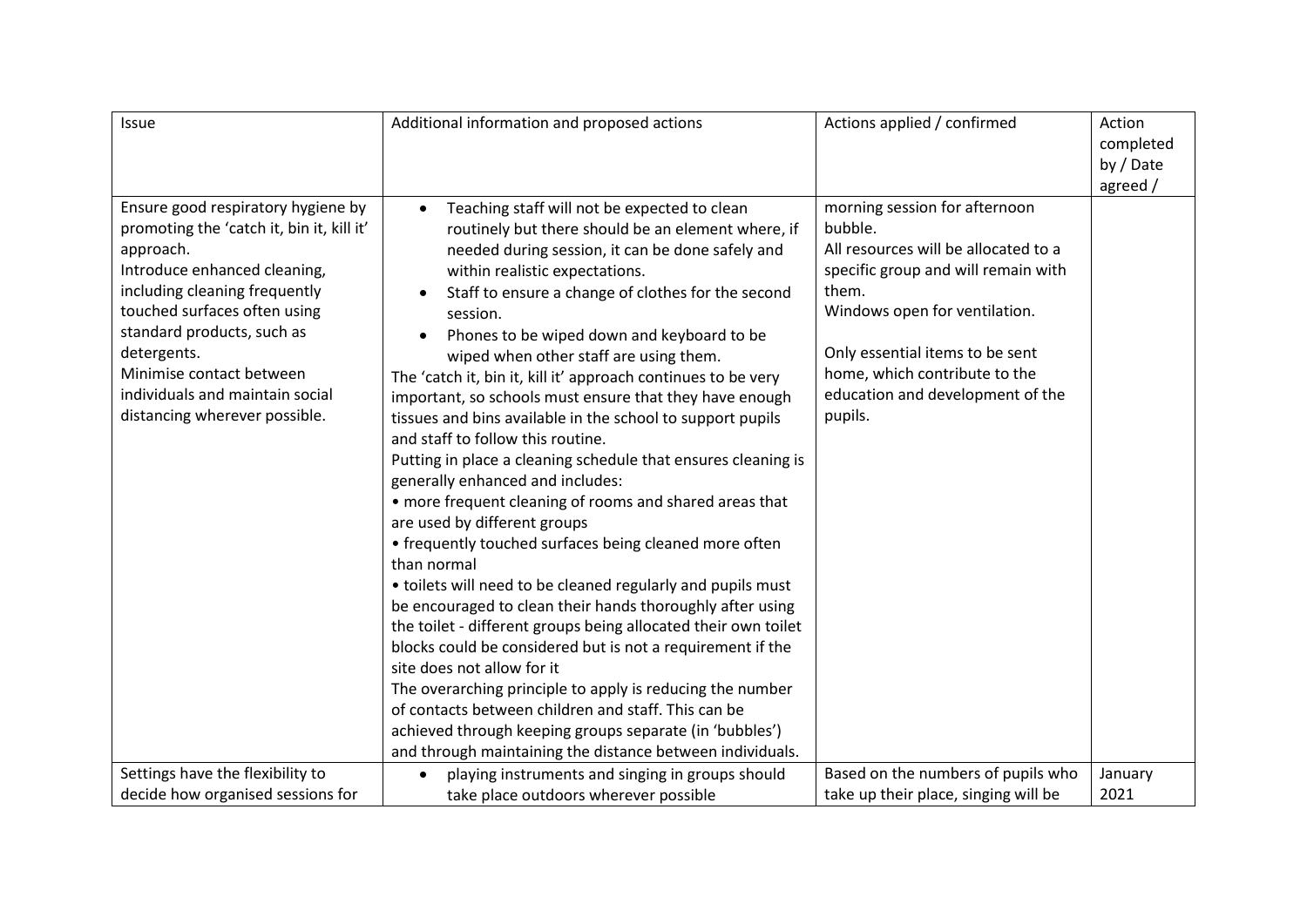| Issue                                                                                                                                      | Additional information and proposed actions                                                                                                                                                                                                                                                                                                                                                                                                                                                                                                                                                                                                                                                  | Actions applied / confirmed                                                                                                                                                                                                          | Action<br>completed<br>by / Date<br>agreed / |
|--------------------------------------------------------------------------------------------------------------------------------------------|----------------------------------------------------------------------------------------------------------------------------------------------------------------------------------------------------------------------------------------------------------------------------------------------------------------------------------------------------------------------------------------------------------------------------------------------------------------------------------------------------------------------------------------------------------------------------------------------------------------------------------------------------------------------------------------------|--------------------------------------------------------------------------------------------------------------------------------------------------------------------------------------------------------------------------------------|----------------------------------------------|
| music, dance and drama will be<br>provided to children attending the<br>setting while following the<br>measures in the system of controls. | if indoors, use a room with as much space as<br>$\bullet$<br>possible, for example, larger rooms - rooms with<br>high ceilings are expected to enable dilution of<br>aerosol transmission<br>if playing indoors, social distance each child 2<br>metres apart<br>limit the numbers to account for ventilation of the<br>$\bullet$<br>space; it is important to ensure good ventilation -<br>advice on this can be found in 'air conditioning and<br>ventilation during the coronavirus outbreak'<br>singing should not take place in larger groups, such<br>$\bullet$<br>as choirs and ensembles, unless significant space<br>and natural airflow (at least 10l/s/person for all<br>present) | kept to outside, and within the<br>setting only doing it if you can<br>maintain the 2m distance.<br>If indoors, rooms well ventilated to<br>ensure safety measures, and the<br>classroom does have high ceilings in<br>the FS1 unit. |                                              |
| Staffing levels need to be legal                                                                                                           | There will be at least two staff in each morning and                                                                                                                                                                                                                                                                                                                                                                                                                                                                                                                                                                                                                                         | Appropriate level of staff in each                                                                                                                                                                                                   | January                                      |
| under the supervision ratios                                                                                                               | afternoon session for FS1. Any SEN needs will be met by                                                                                                                                                                                                                                                                                                                                                                                                                                                                                                                                                                                                                                      | session to support the pupils.                                                                                                                                                                                                       | 2021                                         |
| detailed in EYFS guidance                                                                                                                  | additional staff where required.                                                                                                                                                                                                                                                                                                                                                                                                                                                                                                                                                                                                                                                             |                                                                                                                                                                                                                                      |                                              |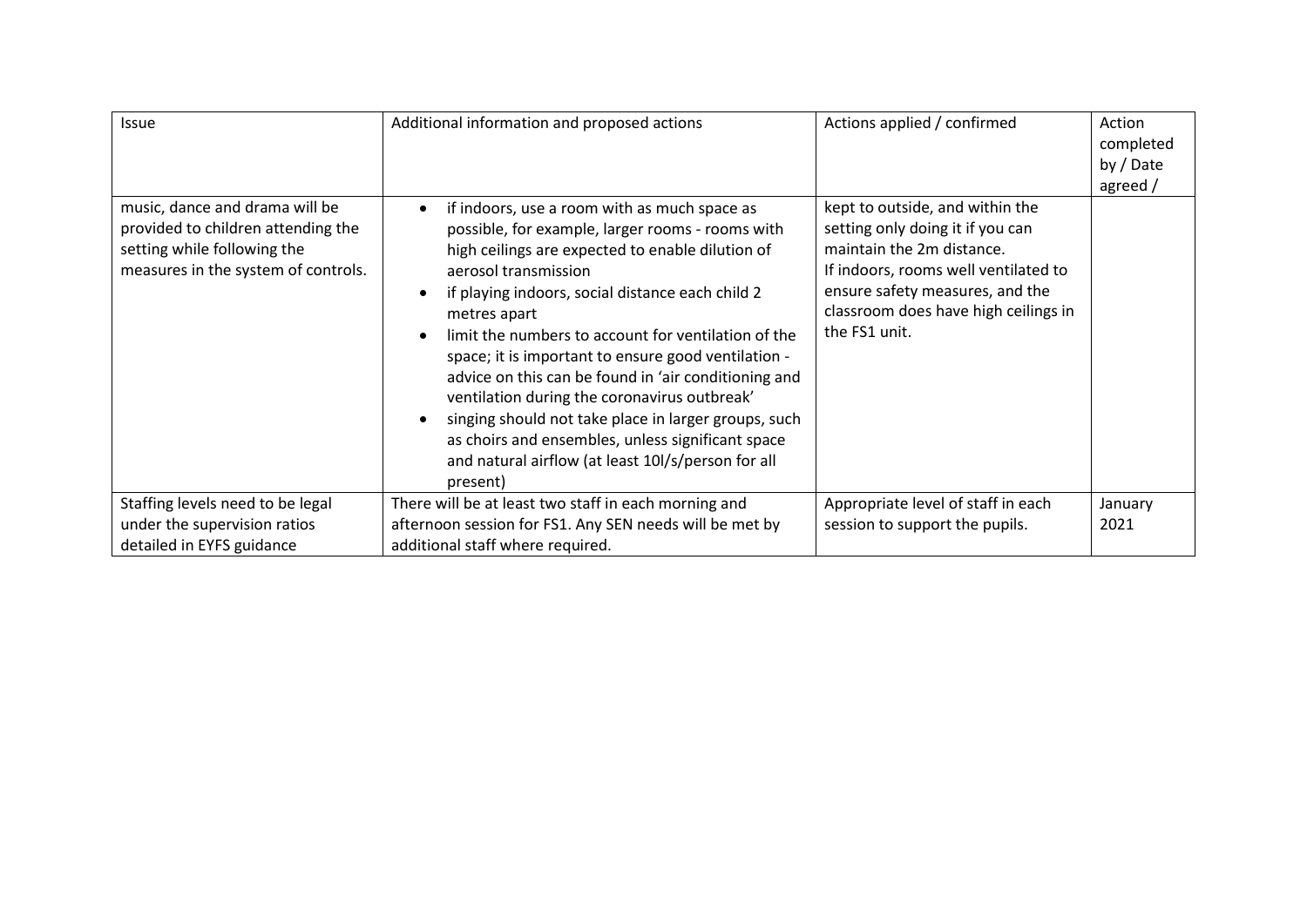### **FOUNDATION STAGE 2**

*"For children in early years settings, the staff to child ratios within Early Years Foundation Stage (EYFS) continue to apply as set out here, and we recommend using these to group children."*

*"In addition, childcare settings or early years groups in school should:* 

*•consider how to keep small groups of children together throughout the day and to avoid larger groups of children mixing*

•consider how play equipment is used ensuring it is appropriately cleaned between groups of children using it, and that multiple groups do not use it *simultaneously"*

### *THE INFORMATION IN THE TABLE BELOW IS BASED UPON THE ASSUMPTION THAT LIMITED NUMBER OF CHILDREN WILL RETURN. DYNAMIC ASSESSMENTS MAY BE REQUIRED IF THIS IS NOT THE CASE. HOWEVER, DYNAMIC ASSESMENTS MUST STILL FOLLOW THE GUIDANCE SET OUT BY THE DFE AND GOVERNMENT IN REDUCING AND MINIMISING CONTACT BETWEEN GROUPS OF CHILDREN AND STAFF.*

| <b>Issue</b>                              | Additional information and proposed actions                   | Actions applied /          | Action completed by / |
|-------------------------------------------|---------------------------------------------------------------|----------------------------|-----------------------|
|                                           |                                                               | confirmed                  | Date agreed /         |
| FS2 children to be in class bubbles       | Both bubbles will be open to key worker and vulnerable        | Based on the numbers       | January 2021          |
| to ensure all pupils are back in          | pupils. They will have appropriate resources in their rooms   | the classes will be kept   |                       |
| education to allow safe opening in        | to access the curriculum.                                     | at classes. Pupils in each |                       |
| line with current guidelines              |                                                               | group with a familiar      |                       |
|                                           |                                                               | member of staff            |                       |
| These classes will be taught as           |                                                               | wherever possible.         |                       |
| classes.                                  |                                                               |                            |                       |
|                                           |                                                               | See room organisation.     |                       |
| The FS2 children will be in their own     |                                                               |                            |                       |
| classrooms and if larger groups, use      |                                                               |                            |                       |
| of outdoor provision and spill out        |                                                               |                            |                       |
| areas.                                    |                                                               |                            |                       |
|                                           |                                                               |                            |                       |
| Ensure good respiratory hygiene by        | The 'catch it, bin it, kill it' approach continues to be very |                            |                       |
| promoting the 'catch it, bin it, kill it' | important, so schools must ensure that they have enough       | All rooms have             |                       |
| approach                                  |                                                               | tissues/bins, posters,     |                       |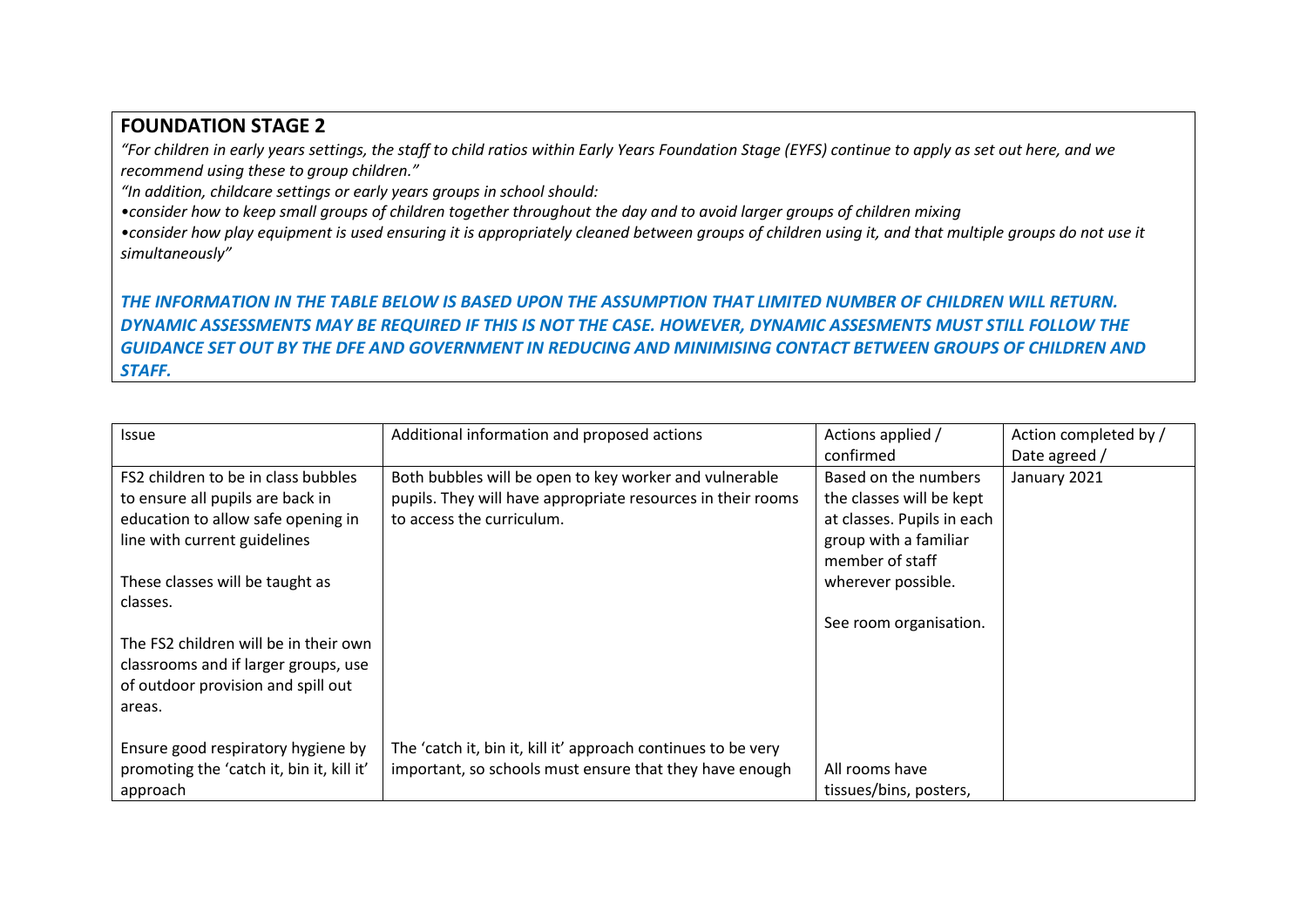| Issue                           | Additional information and proposed actions                     | Actions applied /          | Action completed by / |
|---------------------------------|-----------------------------------------------------------------|----------------------------|-----------------------|
|                                 |                                                                 | confirmed                  | Date agreed /         |
| Introduce enhanced cleaning,    | tissues and bins available in the school to support pupils      | and staff supporting       |                       |
| including cleaning frequently   | and staff to follow this routine.                               | good hygiene, especially   |                       |
| touched surfaces often using    | Putting in place a cleaning schedule that ensures cleaning is   | with the younger pupils.   |                       |
| standard products, such as      | generally enhanced and includes:                                | All classrooms, areas      |                       |
| detergents                      | • more frequent cleaning of rooms and shared areas that         | and corridors have         |                       |
| Minimise contact between        | are used by different groups                                    | sprays for cleaning and    |                       |
| individuals and maintain social | • frequently touched surfaces being cleaned more often          | antibacterial hand         |                       |
| distancing wherever possible.   | than normal                                                     | sanitizer to be used for   |                       |
|                                 | • toilets will need to be cleaned regularly and pupils must     | wiping areas.              |                       |
|                                 | be encouraged to clean their hands thoroughly after using       | Toilets are monitored      |                       |
|                                 | the toilet - different groups being allocated their own toilet  | and hand washing           |                       |
|                                 | blocks could be considered but is not a requirement if the      | supported for FS pupils.   |                       |
|                                 | site does not allow for it                                      | In terms of reducing       |                       |
|                                 | The overarching principle to apply is reducing the number       | contact, school will       |                       |
|                                 | of contacts between children and staff. This can be             | keep the current class     |                       |
|                                 | achieved through keeping groups separate (in 'bubbles')         | bubbles due to their       |                       |
|                                 | and through maintaining the distance between individuals.       | size.                      |                       |
| Toilets and handwashing         | Pupils will be using the normal toilets. They will be           | Toilets, sinks and wet     | January 2021          |
|                                 | supervised, and staff will need to monitor the children         | room sinks will be         |                       |
|                                 | toileting to reduce the risk of mixing and ensure no more       | sprayed after each         |                       |
|                                 | than 1 at a time using them. Both classrooms have a sink in     | individual use.            |                       |
|                                 | them and washing facilities. The wet rooms will also be split   | Pupils and staff will      |                       |
|                                 | into two for the two classes using them. There will be no       | clean hands thoroughly     |                       |
|                                 | "free flow" to toilets and staff in each of the classrooms will | and often with soap or     |                       |
|                                 | have to establish rules with the children about accessing       | hand sanitizer. Staff will |                       |
|                                 | toilets and hand washing. Wet rooms to have dividers up to      | continue to support        |                       |
|                                 | reduce mixing of pupils.                                        | pupils in this.            |                       |
|                                 |                                                                 | Pupils will continue to    |                       |
|                                 |                                                                 | wash hands upon entry      |                       |
|                                 |                                                                 | into school, when they     |                       |
|                                 |                                                                 | return from breaks, if     |                       |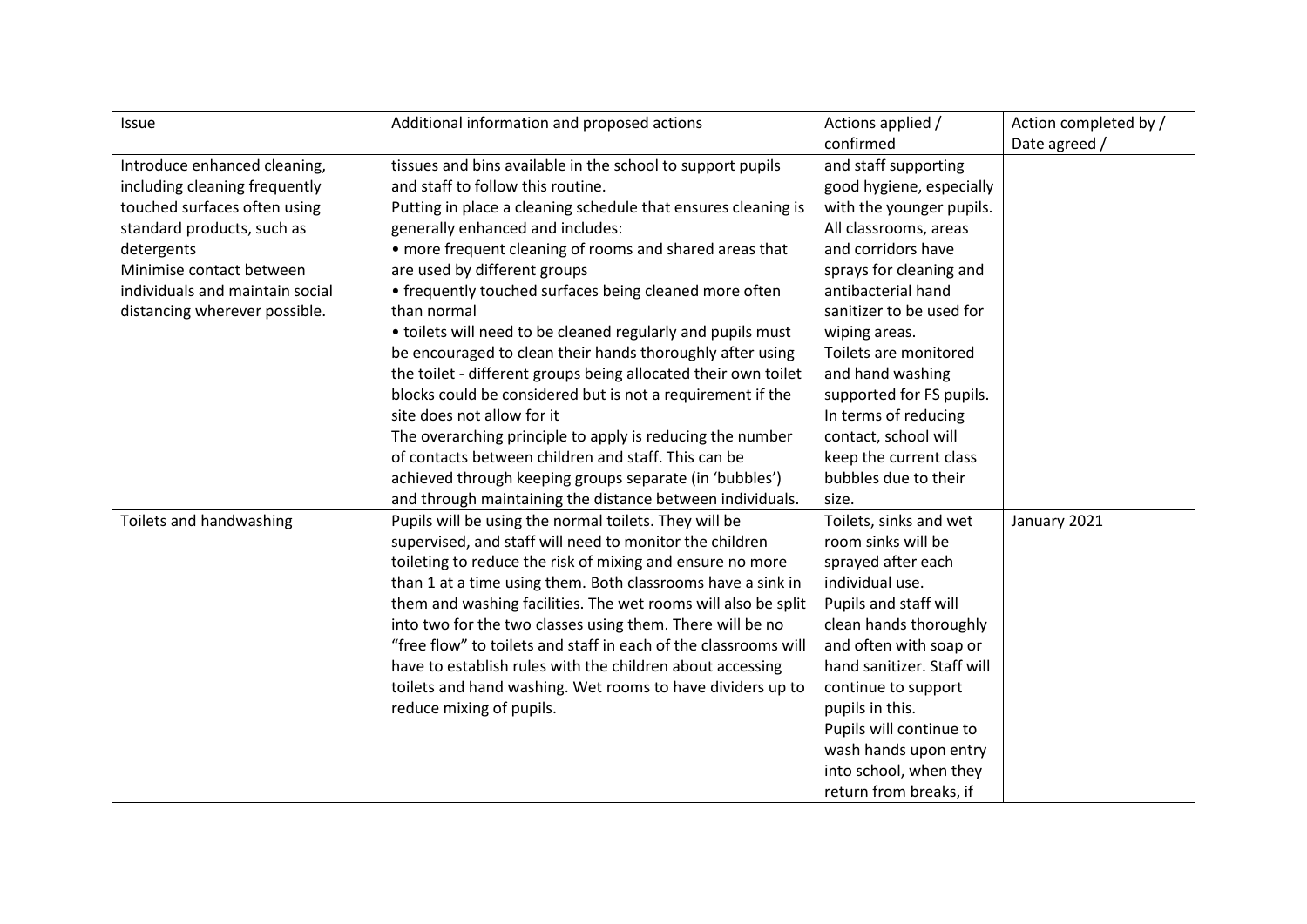| Issue                                                                                                                                                                                                                                                                                                                                   | Additional information and proposed actions                                                                                                                                                                                                                                                                                                                                                                                                                                                                                                                                                                                                                                                                                                                                                                                                     | Actions applied /<br>confirmed                                                                                                                                                                                                                                                                                                                                                                    | Action completed by /<br>Date agreed / |
|-----------------------------------------------------------------------------------------------------------------------------------------------------------------------------------------------------------------------------------------------------------------------------------------------------------------------------------------|-------------------------------------------------------------------------------------------------------------------------------------------------------------------------------------------------------------------------------------------------------------------------------------------------------------------------------------------------------------------------------------------------------------------------------------------------------------------------------------------------------------------------------------------------------------------------------------------------------------------------------------------------------------------------------------------------------------------------------------------------------------------------------------------------------------------------------------------------|---------------------------------------------------------------------------------------------------------------------------------------------------------------------------------------------------------------------------------------------------------------------------------------------------------------------------------------------------------------------------------------------------|----------------------------------------|
|                                                                                                                                                                                                                                                                                                                                         |                                                                                                                                                                                                                                                                                                                                                                                                                                                                                                                                                                                                                                                                                                                                                                                                                                                 | they change<br>rooms/areas and before<br>and after eating.                                                                                                                                                                                                                                                                                                                                        |                                        |
| In line with DFE guidance<br>"remove soft furnishings, soft toys<br>and toys that are hard to clean (such<br>as those with intricate parts)"<br>This has changed in Sept 17th<br>Guidance, and based on the<br>importance of delivery of education,<br>can now be used as long as they<br>remain in the bubble and wiped<br>frequently. | However, with a common sense approach the setting will<br>have a reduced soft furnishing resource due to the cross-<br>contamination, and any in the setting will be changed for<br>each group.<br>School has reduced a number of items and now have easily<br>wipeable resources to support the learning and provision.                                                                                                                                                                                                                                                                                                                                                                                                                                                                                                                        | Limited soft furnishings<br>and fancy dress<br>available.<br>Toys sorted so that only<br>those easy to clean are<br>available for the<br>children to use. These<br>will be split between<br>the two classes.                                                                                                                                                                                      | January 2021                           |
| With regards to indoor<br>equipment<br>remove unnecessary items<br>from classrooms and other<br>learning environments where<br>there is space to store it<br>elsewhere<br>remove soft furnishings, soft<br>toys and toys that are hard to<br>clean (such as those with<br>intricate parts)                                              | As part of classroom preparation staff need to pay careful<br>attention to this guidance and any subsequent guidance<br>that will be released for EYFS settings.<br>Staff will need to consider how easily equipment and<br>resources can be cleaned during the lunchtime break to<br>ensure that it "is appropriately cleaned between groups of<br>children using it".<br>The cleaning of this equipment will need to form part of<br>discussions with cleaning team.<br>It may be that there has to be two sets of resources which<br>are limited to each of the groups of children (we will need<br>to determine how realistic this expectation is).<br>Classroom based resources, such as books and games, can<br>be used and shared within the group; these should be<br>cleaned regularly, along with all frequently touched<br>surfaces. | Each class have own<br>equipment for their<br>provision.<br>Communication with<br>ENGIE/ relevant staff to<br>support the extra<br>cleaning, e.g. wiping<br>down hot spots,<br>cleaning equipment,<br>refreshing the spray etc.<br>Essential resources only<br>to be out for the impact<br>of learning and<br>development.<br>Only essential items to<br>be sent home, which<br>contribute to the | January 2021                           |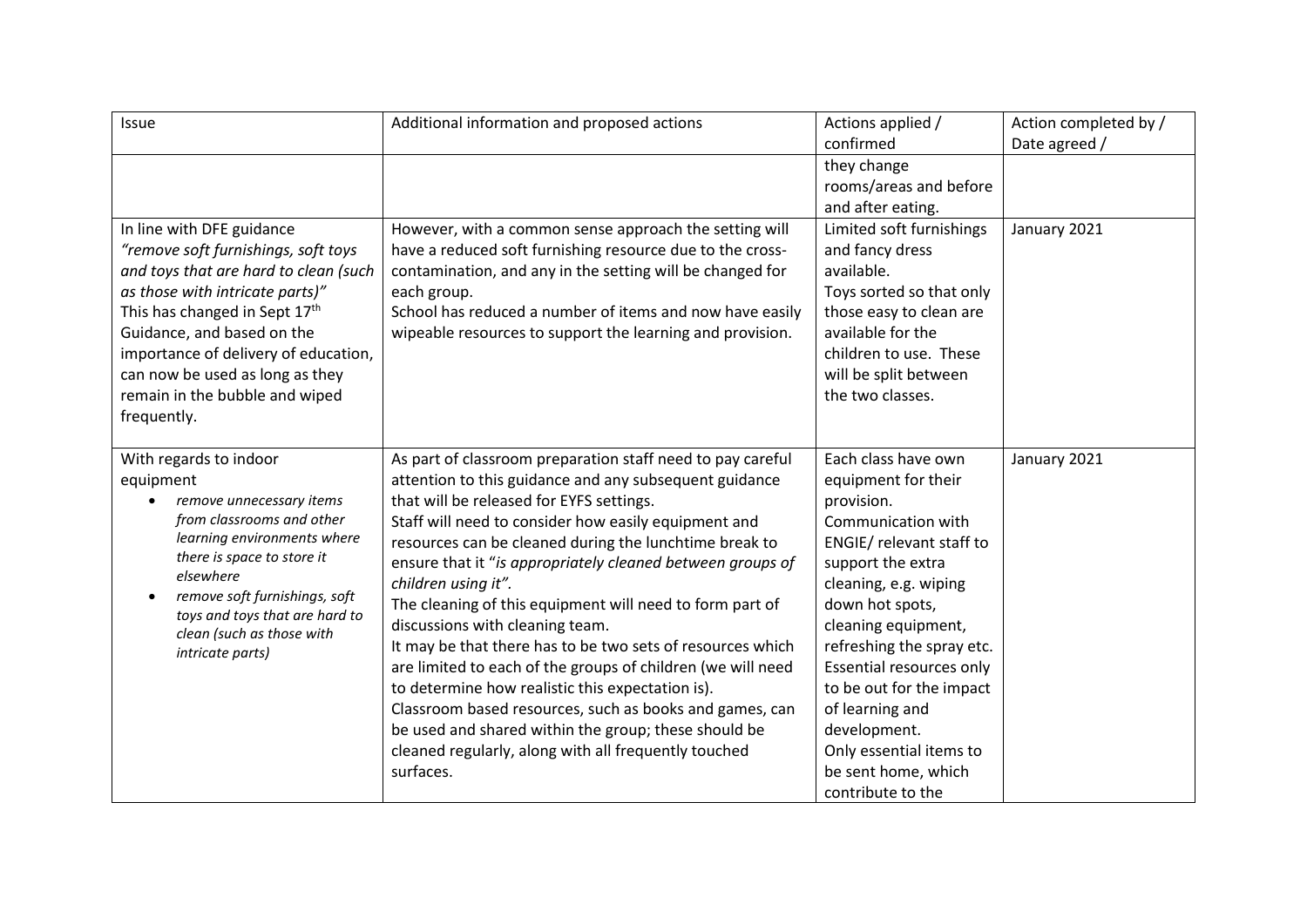| Issue                                                                                                                                                                                                                  | Additional information and proposed actions                                                                                                                                                                                                                                                                                                                                                                                                                                                                                                                                                                                                                                                                                                                                                                                 | Actions applied /<br>confirmed                                                                                                                                                                                                                                 | Action completed by /<br>Date agreed / |
|------------------------------------------------------------------------------------------------------------------------------------------------------------------------------------------------------------------------|-----------------------------------------------------------------------------------------------------------------------------------------------------------------------------------------------------------------------------------------------------------------------------------------------------------------------------------------------------------------------------------------------------------------------------------------------------------------------------------------------------------------------------------------------------------------------------------------------------------------------------------------------------------------------------------------------------------------------------------------------------------------------------------------------------------------------------|----------------------------------------------------------------------------------------------------------------------------------------------------------------------------------------------------------------------------------------------------------------|----------------------------------------|
|                                                                                                                                                                                                                        | Pupils and teachers can take books and other shared<br>resources home, although unnecessary sharing should be<br>avoided, especially where this does not contribute to pupil<br>education and development.                                                                                                                                                                                                                                                                                                                                                                                                                                                                                                                                                                                                                  | education and<br>development of the<br>pupils.                                                                                                                                                                                                                 |                                        |
| With regards to outdoor equipment<br>"consider how play equipment is<br>used ensuring it is appropriately<br>cleaned between groups of children<br>using it, and that multiple groups do<br>not use it simultaneously" | Outdoor equipment to be split into two sets with one set<br>allocated to each of the two groups. The two groups will<br>have their own outdoor space time allocated but this will<br>be discussed with the team for a further timetable for<br>outdoor learning for these pupils across whole school.<br>Cleaning of outdoor equipment to be discussed.<br>Outdoor playground equipment should be more frequently<br>cleaned. This would also apply to resources used inside and<br>outside.<br>Resources that are shared between groups, such as sports,<br>art and science equipment, should be cleaned frequently<br>and meticulously and always between groups, or rotated to<br>allow them to be left unused and out of reach for a period<br>of 48 hours (72 hours for plastics) between use by different<br>bubbles. | Outdoor equipment to<br>be cleaned daily and<br>sprayed regularly.<br>No sharing of<br>equipment across the<br>bubbles, and if during<br>the PE sessions<br>equipment is needed<br>across school, it MUST<br>be cleaned meticulously<br>and left for 72 hours. | January 2021                           |
| Settings have the flexibility to<br>decide how organised sessions for<br>music, dance and drama will be<br>provided to children attending the<br>setting while following the<br>measures in the system of controls.    | playing instruments and singing in groups should<br>$\bullet$<br>take place outdoors wherever possible<br>if indoors, use a room with as much space as<br>$\bullet$<br>possible, for example, larger rooms - rooms with<br>high ceilings are expected to enable dilution of<br>aerosol transmission<br>if playing indoors, social distance each child 2<br>$\bullet$<br>metres apart<br>limit the numbers to account for ventilation of the<br>space; it is important to ensure good ventilation -                                                                                                                                                                                                                                                                                                                          | Based on the numbers<br>who take up their place,<br>singing will be kept to<br>outside, and within the<br>setting only doing it if<br>you can maintain the<br>2m distance.<br>If indoors, rooms will<br>ventilated to ensure<br>safety measures.               | January 2021                           |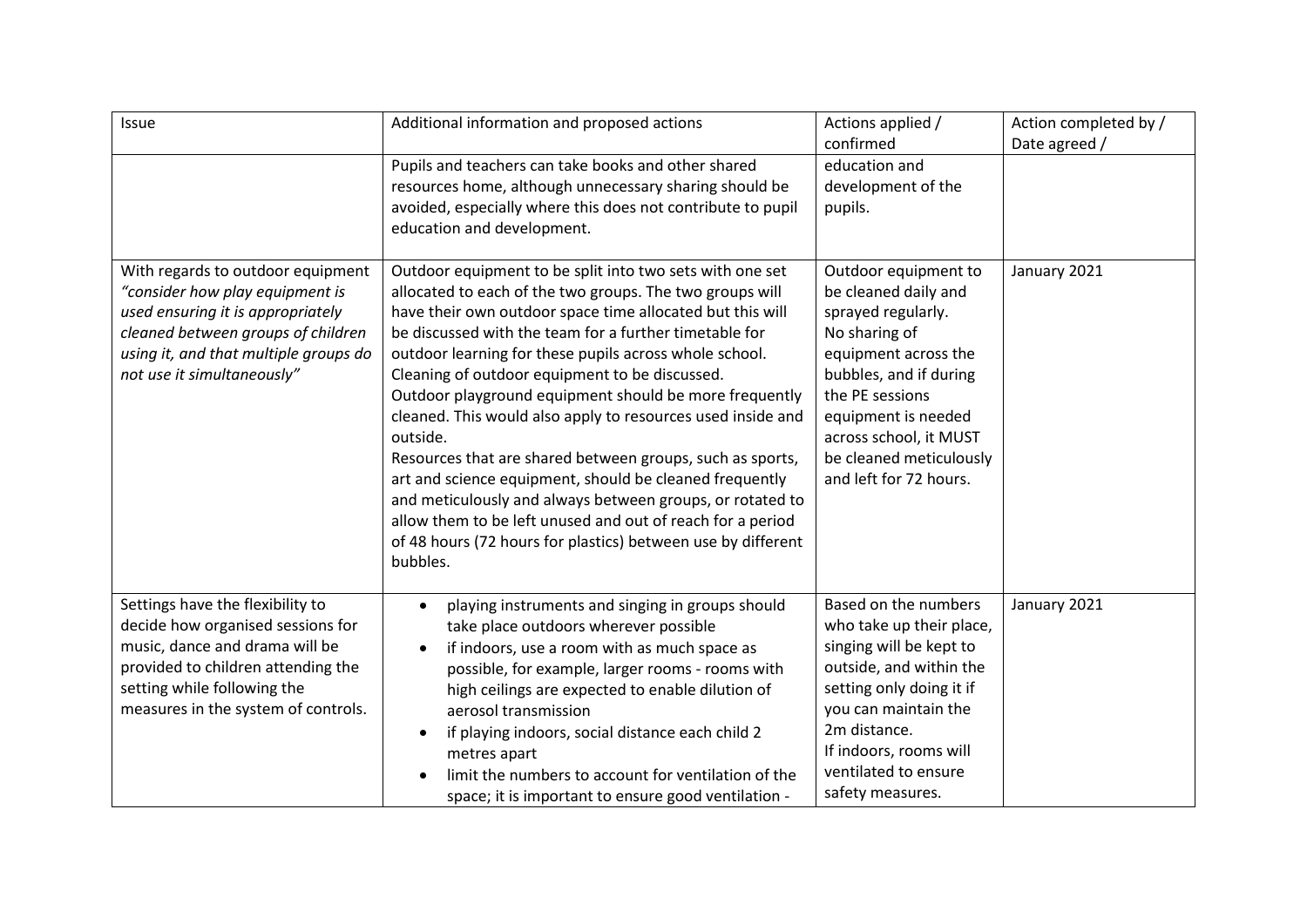| Issue                                                                                                                                                                                                        | Additional information and proposed actions                                                                                                                                                                                                                                                                                                                                                                                                                                                                                                                                                                                                                                                                                                                                                                                                                                                                                                                                                                                                   | Actions applied /                                                                                                                                                                                                          | Action completed by / |
|--------------------------------------------------------------------------------------------------------------------------------------------------------------------------------------------------------------|-----------------------------------------------------------------------------------------------------------------------------------------------------------------------------------------------------------------------------------------------------------------------------------------------------------------------------------------------------------------------------------------------------------------------------------------------------------------------------------------------------------------------------------------------------------------------------------------------------------------------------------------------------------------------------------------------------------------------------------------------------------------------------------------------------------------------------------------------------------------------------------------------------------------------------------------------------------------------------------------------------------------------------------------------|----------------------------------------------------------------------------------------------------------------------------------------------------------------------------------------------------------------------------|-----------------------|
|                                                                                                                                                                                                              |                                                                                                                                                                                                                                                                                                                                                                                                                                                                                                                                                                                                                                                                                                                                                                                                                                                                                                                                                                                                                                               | confirmed                                                                                                                                                                                                                  | Date agreed /         |
|                                                                                                                                                                                                              | advice on this can be found in 'air conditioning and<br>ventilation during the coronavirus outbreak'<br>singing should not take place in larger groups, such<br>$\bullet$<br>as choirs and ensembles, unless significant space<br>and natural airflow (at least 10l/s/person for all<br>present)                                                                                                                                                                                                                                                                                                                                                                                                                                                                                                                                                                                                                                                                                                                                              |                                                                                                                                                                                                                            |                       |
| Ensure that drop off and pickups are<br>completed safely and in a way that<br>minimises contact between adults.<br>"plan parents' drop-off and pick-up<br>protocols that minimise adult to<br>adult contact" | NO PARENTS OR CARERS ARE TO BE ALLOWED ENTRY TO<br>THE CLASSROOM IN USE, CLOAKROOM OR ENTRANCE<br><b>HALL</b><br>Pupils will be asked to bring a coat/packed lunch so<br>$\bullet$<br>we can reduce the room used in the cloakroom.<br>Parents will use the main path to enter the site and<br>$\bullet$<br>stay on the Foundation playground.<br>Children will be invited down to their specific class<br>$\bullet$<br>to enable social distancing whilst parents stand on<br>the designated 2m distancing lines. Parents will not<br>come into the building.<br>Home time: parents will again use the 2m<br>$\bullet$<br>distancing lines. Staff will invite the parent to the<br>door to receive their child. They will then leave via<br>the main path.<br>Parents will not be allowed entry to classroom as<br>$\bullet$<br>part of normal settling routine. This will be<br>communicated to parents beforehand with clear<br>explanation as to why.<br>One member of staff on door and one with children<br>to ensure safe entry / exit | See organisation of<br>entry and exit and the<br>letter sent to parents<br>providing information<br>for location of specific<br>groups. Videos have<br>been shared since<br>September and remain<br>on the school website. | January 2021          |
| Decision to be made whether                                                                                                                                                                                  | Sessional times will be looked at and reviewed as part of a                                                                                                                                                                                                                                                                                                                                                                                                                                                                                                                                                                                                                                                                                                                                                                                                                                                                                                                                                                                   | See organisation of drop                                                                                                                                                                                                   | January 2021          |
| sessional times will be maintained                                                                                                                                                                           | whole school approach. These will be clearly communicated                                                                                                                                                                                                                                                                                                                                                                                                                                                                                                                                                                                                                                                                                                                                                                                                                                                                                                                                                                                     | off and pick up                                                                                                                                                                                                            |                       |
| or changes needed to ensure safety                                                                                                                                                                           | to staff and parents before term ends; the phased start and                                                                                                                                                                                                                                                                                                                                                                                                                                                                                                                                                                                                                                                                                                                                                                                                                                                                                                                                                                                   | procedures and timings.                                                                                                                                                                                                    |                       |
| of all.                                                                                                                                                                                                      | end time will be shared with parents.                                                                                                                                                                                                                                                                                                                                                                                                                                                                                                                                                                                                                                                                                                                                                                                                                                                                                                                                                                                                         |                                                                                                                                                                                                                            |                       |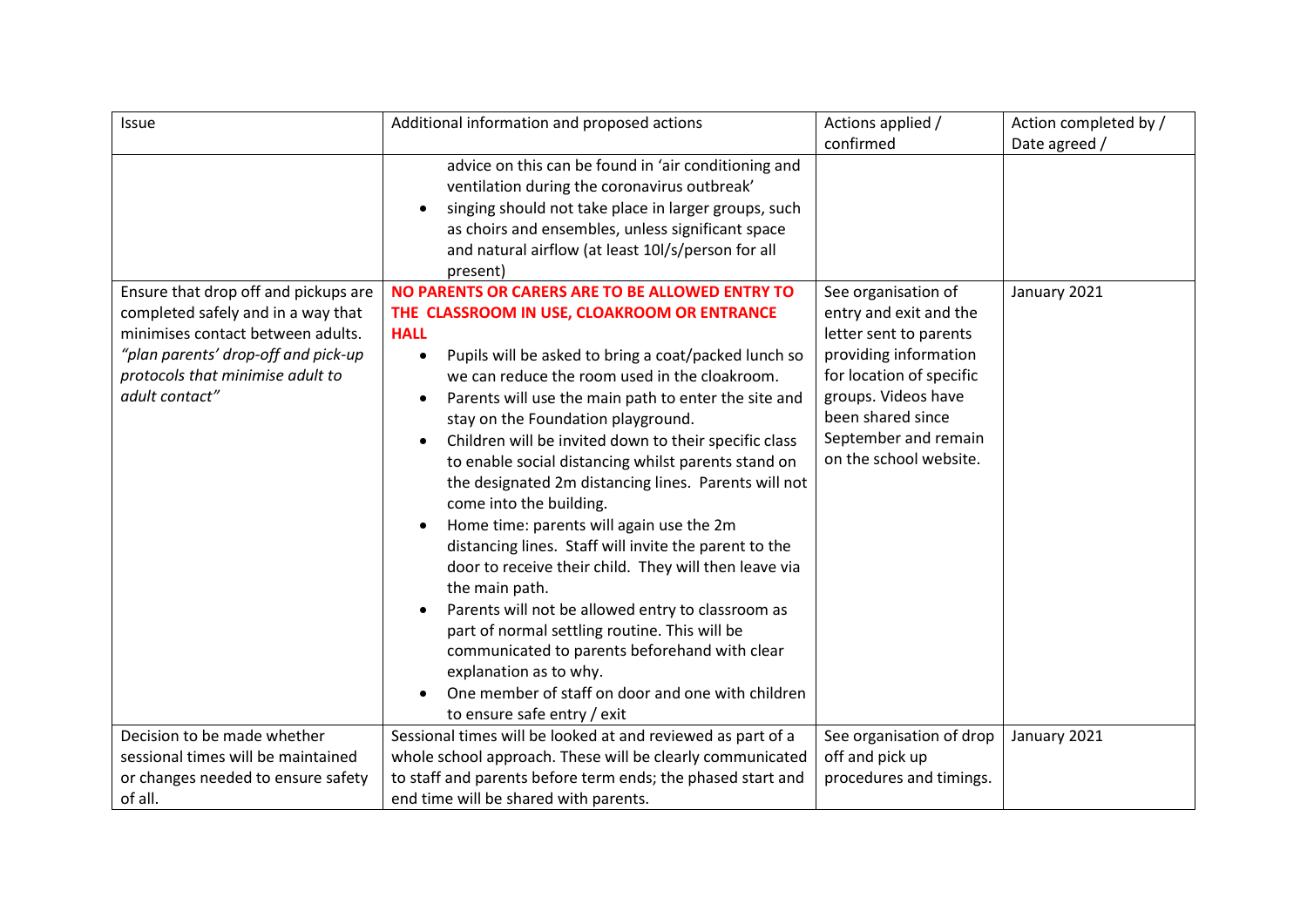| Issue                               | Additional information and proposed actions                   | Actions applied /          | Action completed by / |
|-------------------------------------|---------------------------------------------------------------|----------------------------|-----------------------|
|                                     |                                                               | confirmed                  | Date agreed /         |
| Lunchtimes and bringing large       | The two groups of children will remain separate for lunch     | See organisation of        | January 2021          |
| amounts of children together        | and will form part of the staggered lunchtime approach        | lunchtime and              |                       |
|                                     | that will be implemented for the whole school. The two        | playtimes.                 |                       |
|                                     | classes will remain separate for break and lunchtimes and     | Specific dinner ladies to  |                       |
|                                     | will be supervised within their designated area at morning    | be allocated a class       |                       |
|                                     | break and afternoon break. They will use the dining hall for  | which will be the same     |                       |
|                                     | lunch due to lack of tables and chairs in the classroom. They | each day where             |                       |
|                                     | will have separate times in the hall (staff may need to be    | possible.                  |                       |
|                                     | included on lunchtime supervision rota to ensure safety       |                            |                       |
|                                     | and correct supervision levels).                              |                            |                       |
| Ensure clear guidance around use of | There is guidance provided in the document 'Implementing      | All staff will wear a face | January 2021          |
| PPE particularly for intimate care  | protective measures in education and childcare settings",     | mask/visor to add          |                       |
| and first aid                       | which will be shared.                                         | further protection for     |                       |
|                                     | Further policy will be forthcoming from ECMAT.                | the children. FS1 and      |                       |
|                                     | All documents and relevant risk assessments will need to be   | FS2 staff will wear        |                       |
|                                     | shared with staff and regularly reviewed to ensure safety of  | aprons.                    |                       |
|                                     | all involved.                                                 |                            |                       |
|                                     | PPE supplies have been purchased and direction as to use      | Any staff providing        |                       |
|                                     | will be provided by guidance stated above.                    | intimate care will wear    |                       |
|                                     |                                                               | masks, gloves and          |                       |
|                                     |                                                               | aprons. These will be      |                       |
|                                     |                                                               | disposed of immediately    |                       |
|                                     |                                                               | after use and masks        |                       |
|                                     |                                                               | thoroughly cleaned.        |                       |
| Will sand, water and dough still be | There is no mention of these elements in the current          | Individual resources of    | January 2021          |
| permitted within EYFS settings?     | guidance so we will await the specific direction around       | playdough where            |                       |
|                                     | safely opening EYFS settings. However, playdough will be      | necessary for child's      |                       |
|                                     | used on an individual basis so as not to cross-contaminate    | needs. Playdough to be     |                       |
|                                     | when playing. Water will be used in the provision and         | labelled with names.       |                       |
|                                     | changed 4 times a day to limit contamination.                 | Water to be used in        |                       |
|                                     | We will not be using sand at the moment.                      | provision and changed      |                       |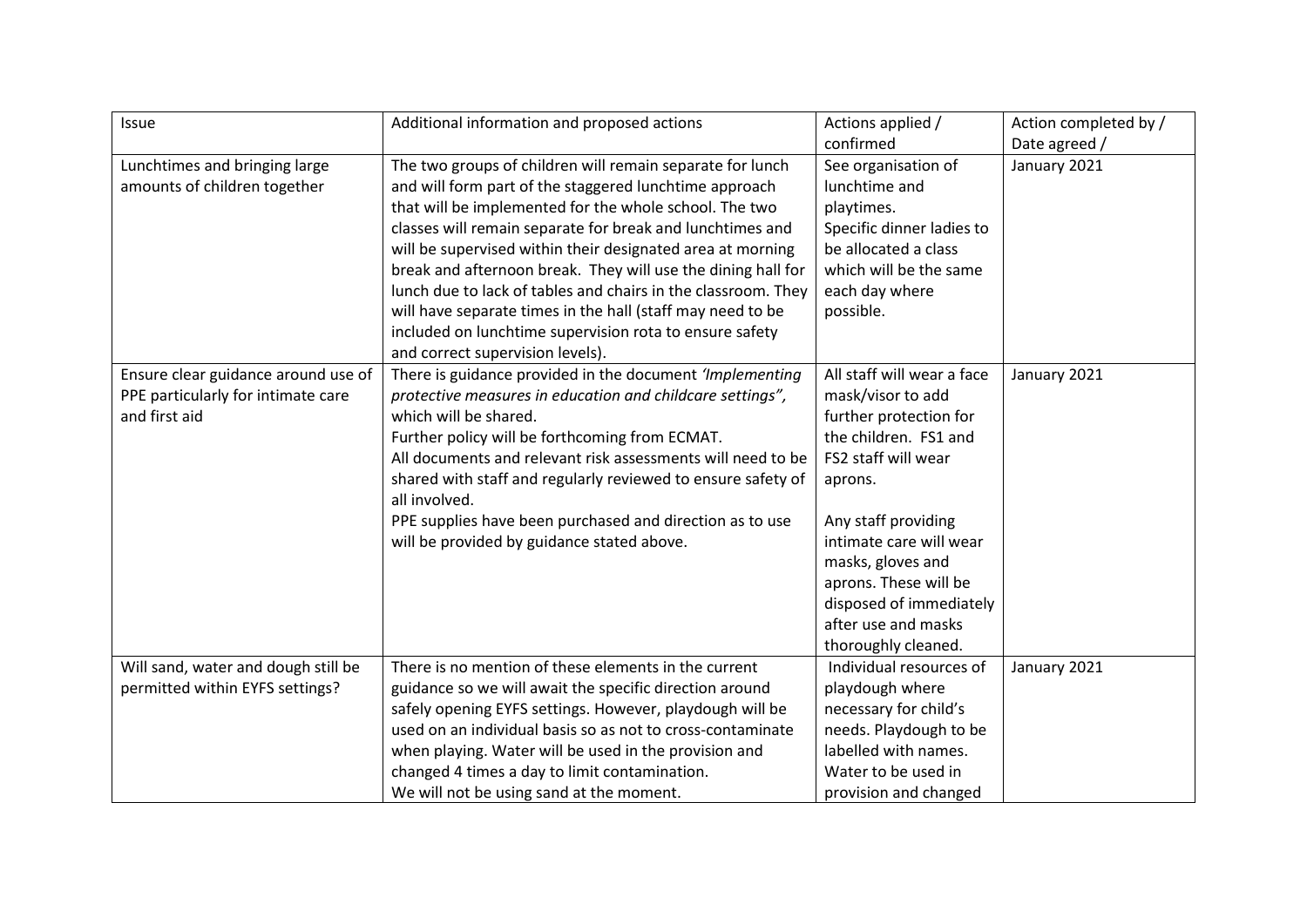| Issue                                                                                              | Additional information and proposed actions                                                                                                                                                                                                                                                                                                                                                                                                                                                            | Actions applied /<br>confirmed                                                                                                                                                                                                                                        | Action completed by /<br>Date agreed / |
|----------------------------------------------------------------------------------------------------|--------------------------------------------------------------------------------------------------------------------------------------------------------------------------------------------------------------------------------------------------------------------------------------------------------------------------------------------------------------------------------------------------------------------------------------------------------------------------------------------------------|-----------------------------------------------------------------------------------------------------------------------------------------------------------------------------------------------------------------------------------------------------------------------|----------------------------------------|
|                                                                                                    |                                                                                                                                                                                                                                                                                                                                                                                                                                                                                                        | regularly throughout<br>the day.                                                                                                                                                                                                                                      |                                        |
| Ensuring that all rooms, resources<br>and surfaces are cleaned between<br>groups of children using | Discussions with teaching and cleaning team to ensure:<br>End of each session all surfaces and high use areas<br>$\bullet$<br>are cleaned to correct standards<br>Teaching staff will not be expected to clean<br>$\bullet$<br>routinely but there should be an element where, if<br>needed during session, it can be done safely and<br>within realistic expectations.<br>A clear focus of wiping equipment adults use during<br>$\bullet$<br>PPA/management or daily use - phones, keyboards<br>etc. | There will be no change<br>of class throughout the<br>day. The rooms will be<br>sprayed regularly<br>throughout the day and<br>will be thoroughly<br>cleaned before children<br>arrive.<br>For larger groups, use of<br>outdoor and spill areas<br>to reduce contact. | January 2021                           |
| Staffing levels need to be legal<br>under the supervision ratios<br>detailed in EYFS guidance      | Staff for FS2 will be looked at as part of the whole school<br>timetabling. All classes will be taught by a qualified teacher,<br>and for times when teachers are not in class, will be<br>covered by appropriately skilled members of staff. For<br>planning and preparation time, teachers will be working<br>outside the classroom as a means of support.                                                                                                                                           | All classes will have at<br>least 2 staff members.<br>Extra staff will be<br>allocated where SEN<br>needs are required.                                                                                                                                               | January 2021                           |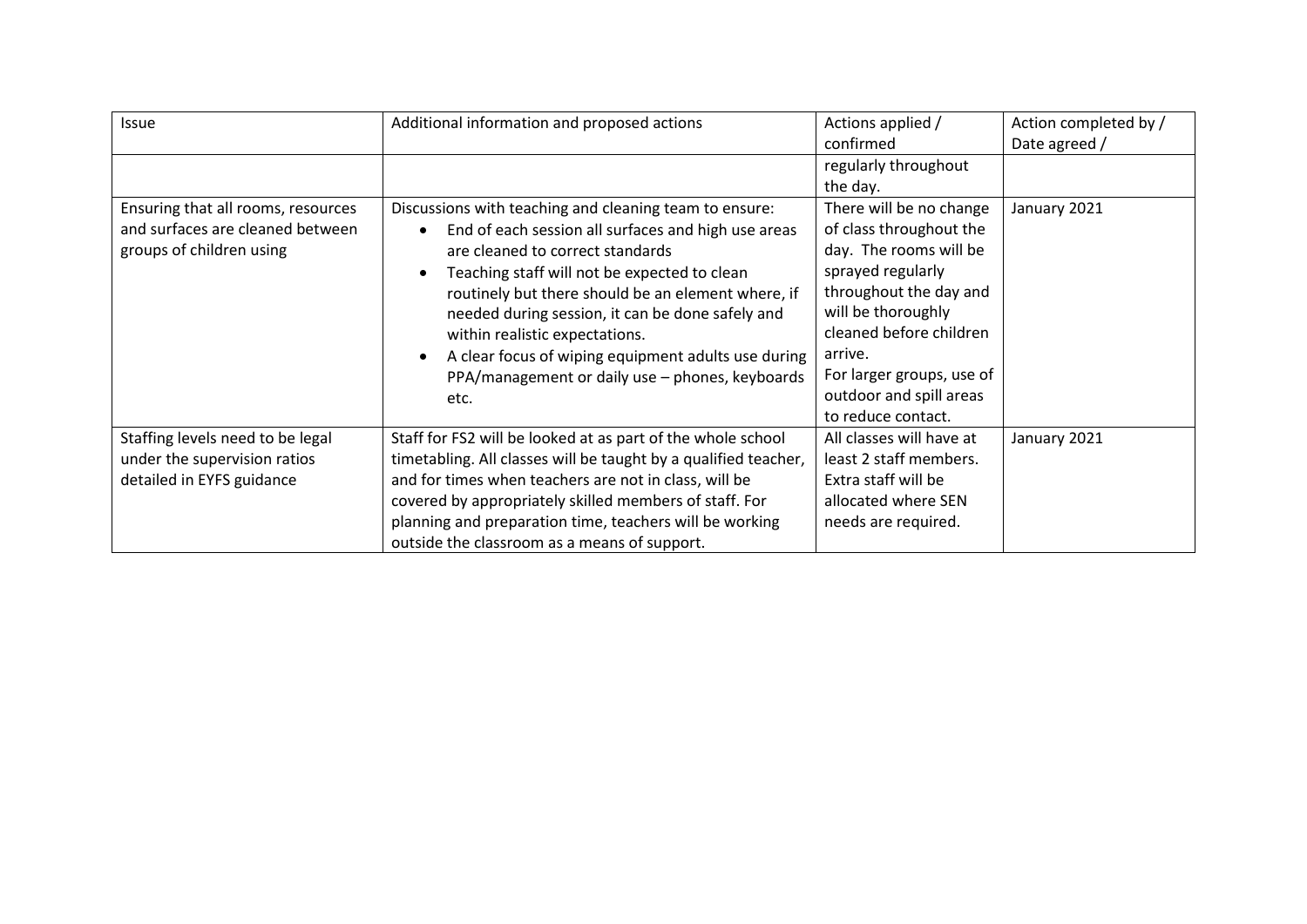### **YEAR 1 – YEAR 6 Classrooms**

*"It is still important to reduce contact between people as much as possible, and we can achieve that and reduce transmission risk by ensuring children, young people and staff, where possible, only mix in a small, consistent group and that small group stays away from other people and groups.* 

*"Classes will remain in their classes with one teacher (and, if needed one teaching assistant) … Desks should be spaced as far apart as possible facing the front where appropriate.*

*"THE INFORMATION IN THE TABLE BELOW IS BASED UPON THE ASSUMPTION THAT ALL KEY WORKER AND VULNERABLE CHILDREN WILL RETURN. DYNAMIC ASSESSMENTS MAY BE REQUIRED IF THIS IS NOT THE CASE. HOWEVER, DYNAMIC ASSESMENTS MUST STILL FOLLOW THE GUIDANCE SET OUT BY THE DFE AND GOVERNMENT IN REDUCING AND MINIMISING CONTACT BETWEEN GROUPS OF CHILDREN AND STAFF.*

| <b>Issue</b>                          | Additional information and proposed actions                   | Actions applied /        | Action completed by / |
|---------------------------------------|---------------------------------------------------------------|--------------------------|-----------------------|
|                                       |                                                               | confirmed                | Date agreed /         |
|                                       |                                                               |                          |                       |
| Setting up the classroom(s) to        | Further guidance is to be received regarding preparing EY     | All classes will have    | January 2021          |
| ensure that all DfE and government    | settings. ALL soft furnishings (rugs, cushions, fancy dress   | appropriate number of    |                       |
| guidance is adhered to.               | etc.) should be removed from the setting and all stored       | staff.                   |                       |
| "remove soft furnishings, soft toys   | until the time comes when they can be reinstated.             |                          |                       |
| and toys that are hard to clean (such |                                                               | Tables are organised to  |                       |
| as those with intricate parts)"       | Throughout school desks should be spaced as far apart as is   | support the 2m/ 1m+      |                       |
| "Desks should be spaced as far        | possible given the number of children and the space           | ruling and will move     |                       |
| apart as possible"                    | available. Depending on the age of the pupils and             | around age and need      |                       |
|                                       | educational needs, mostly the pupils will be sitting facing   | dependent within each    |                       |
|                                       | the front. Staff to ensure that there is at least 2m distance | bubble.                  |                       |
|                                       | from their teaching desk/area at front of the class.          | All excess furniture has |                       |
|                                       |                                                               | been removed from        |                       |
|                                       | Equipment and resources are integral to education in          | each of the rooms.       |                       |
|                                       | schools. For individual and very frequently used equipment,   |                          |                       |
|                                       | such as pencils and pens, it is recommended that staff and    | Limited soft furnishings |                       |
|                                       | pupils have their own items that are not shared. Classroom    | allowed in rooms and     |                       |
|                                       | based resources, such as books and games, can be used and     | excess has been          |                       |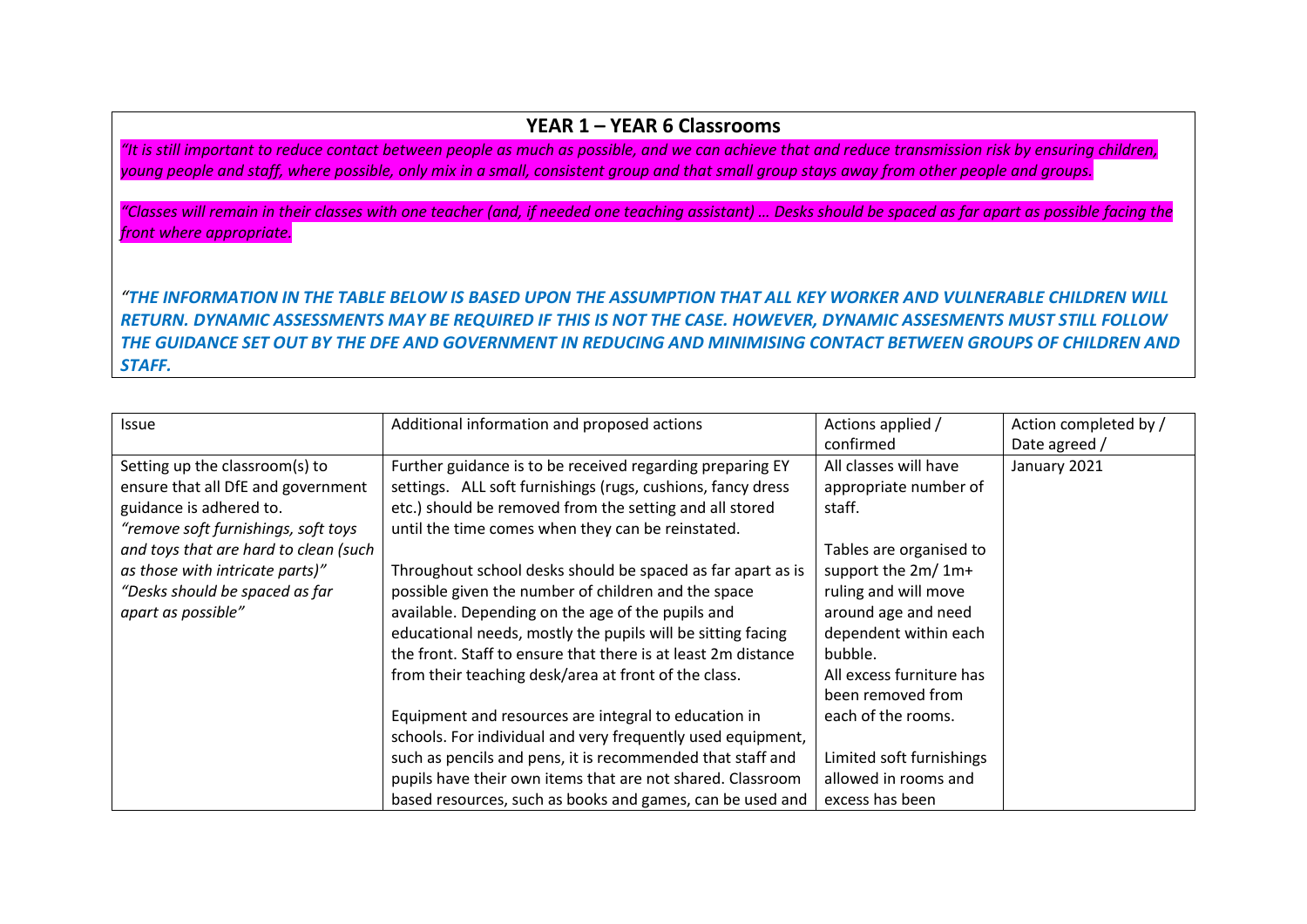| Issue                        | Additional information and proposed actions                 | Actions applied /                             | Action completed by / |
|------------------------------|-------------------------------------------------------------|-----------------------------------------------|-----------------------|
|                              |                                                             | confirmed                                     | Date agreed /         |
|                              | shared within the group; these should be cleaned regularly, | removed from the                              |                       |
|                              | along with all frequently touched surfaces. Resources that  | rooms.                                        |                       |
|                              | are shared between groups, such as sports, art and science  |                                               |                       |
|                              | equipment, should be cleaned frequently and meticulously    | Easy to clean equipment                       |                       |
|                              | and always between groups, or rotated to allow them to be   | has been allocated to                         |                       |
|                              | left unused and out of reach for a period of 48 hours (72   | each group for the KS1                        |                       |
|                              | hours for plastics) between use by different bubbles.       | pupils and for KS2 pupils                     |                       |
|                              |                                                             | it has been removed.                          |                       |
|                              |                                                             |                                               |                       |
|                              |                                                             | All areas and equipment                       |                       |
|                              |                                                             | will be sprayed                               |                       |
|                              |                                                             | frequently throughout                         |                       |
|                              |                                                             | the day and cleaned                           |                       |
|                              |                                                             | thoroughly before<br>children arrive the next |                       |
|                              |                                                             | day.                                          |                       |
|                              |                                                             |                                               |                       |
|                              |                                                             | If PE /science/art                            |                       |
|                              |                                                             | equipment needs to be                         |                       |
|                              |                                                             | shared across bubbles,                        |                       |
|                              |                                                             | it MUST be cleaned                            |                       |
|                              |                                                             | meticulously and left for                     |                       |
|                              |                                                             | 48 hours, or 72 hours if                      |                       |
|                              |                                                             | plastic.                                      |                       |
| Year groups are now in class | The classes will need to be in their own classrooms to      | Please see letter to                          | January 2021          |
| bubbles to avoid cross       | accommodate the class following guidance (this is working   | parents for organisation                      |                       |
| contamination.               | on the assumption that the allocated number of pupils take  | of individual groups.                         |                       |
|                              | up their places).                                           |                                               |                       |
|                              |                                                             |                                               |                       |
|                              | In Key Stage 2 year groups will now use the normal toilets  |                                               |                       |
|                              | for boys and girls for that year group. Within each toilet  |                                               |                       |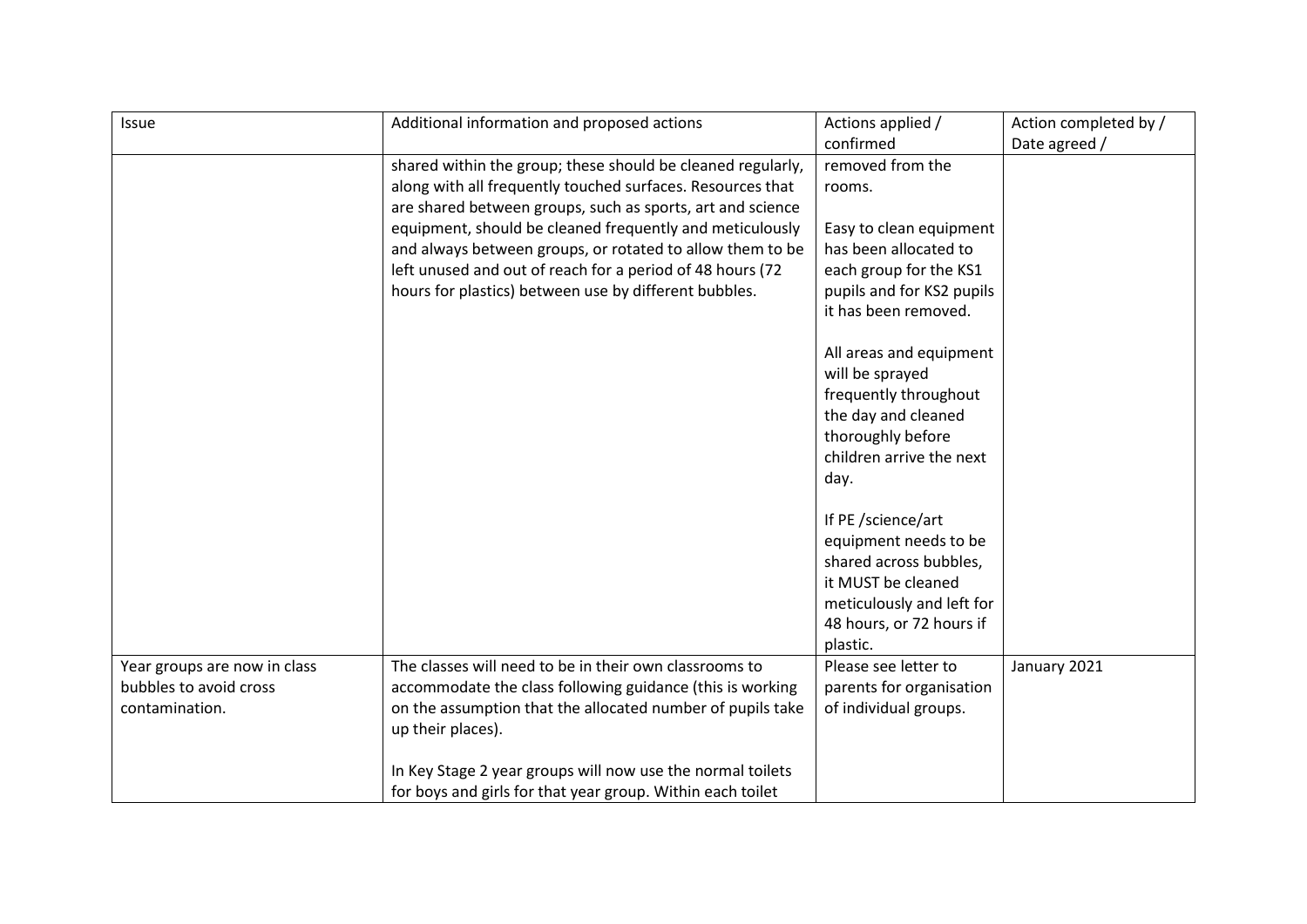| <b>Issue</b>                              | Additional information and proposed actions                     | Actions applied /       | Action completed by / |
|-------------------------------------------|-----------------------------------------------------------------|-------------------------|-----------------------|
|                                           |                                                                 | confirmed               | Date agreed /         |
| Ensure good respiratory hygiene by        | block there will be a designated toilet for each class. In Key  | Toilets will be sprayed |                       |
| promoting the 'catch it, bin it, kill it' | Stage 1 each class will have their own toilet and within the    | by a staff member after |                       |
| approach                                  | block there will be a designated well-signed male and           | each individual use.    |                       |
| Introduce enhanced cleaning,              | female toilet. Staff will need to monitor the children          |                         |                       |
| including cleaning frequently             | toileting to reduce the risk of mixing, and no more than 1      | Only 1 child to use the |                       |
| touched surfaces often using              | at a time using them. All KS2 classrooms have a sink in         | toilet at any time.     |                       |
| standard products, such as                | them and washing facilities. The wet rooms will also be split   |                         |                       |
| detergents                                | into two for the two teams using them. There will be no         |                         |                       |
| Minimise contact between                  | 'free flow' to toilets and staff in each of the classrooms will |                         |                       |
| individuals and maintain social           | have to establish rules with the children about accessing       |                         |                       |
| distancing wherever possible.             | toilets and hand washing. Wet rooms to have dividers up to      |                         |                       |
|                                           | reduce mixing of pupils.                                        |                         |                       |
|                                           |                                                                 |                         |                       |
|                                           | The 'catch it, bin it, kill it' approach continues to be very   |                         |                       |
|                                           | important, so schools must ensure that they have enough         |                         |                       |
|                                           | tissues and bins available in the school to support pupils      |                         |                       |
|                                           | and staff to follow this routine.                               |                         |                       |
|                                           | Putting in place a cleaning schedule that ensures cleaning is   |                         |                       |
|                                           | generally enhanced and includes:                                |                         |                       |
|                                           | • more frequent cleaning of rooms and shared areas that         |                         |                       |
|                                           | are used by different groups                                    |                         |                       |
|                                           | • frequently touched surfaces being cleaned more often          |                         |                       |
|                                           | than normal                                                     |                         |                       |
|                                           | • toilets will need to be cleaned regularly and pupils must     |                         |                       |
|                                           | be encouraged to clean their hands thoroughly after using       |                         |                       |
|                                           | the toilet - different groups being allocated their own toilet  |                         |                       |
|                                           | blocks could be considered but is not a requirement if the      |                         |                       |
|                                           | site does not allow for it                                      |                         |                       |
|                                           | The overarching principle to apply is reducing the number       |                         |                       |
|                                           | of contacts between children and staff. This can be             |                         |                       |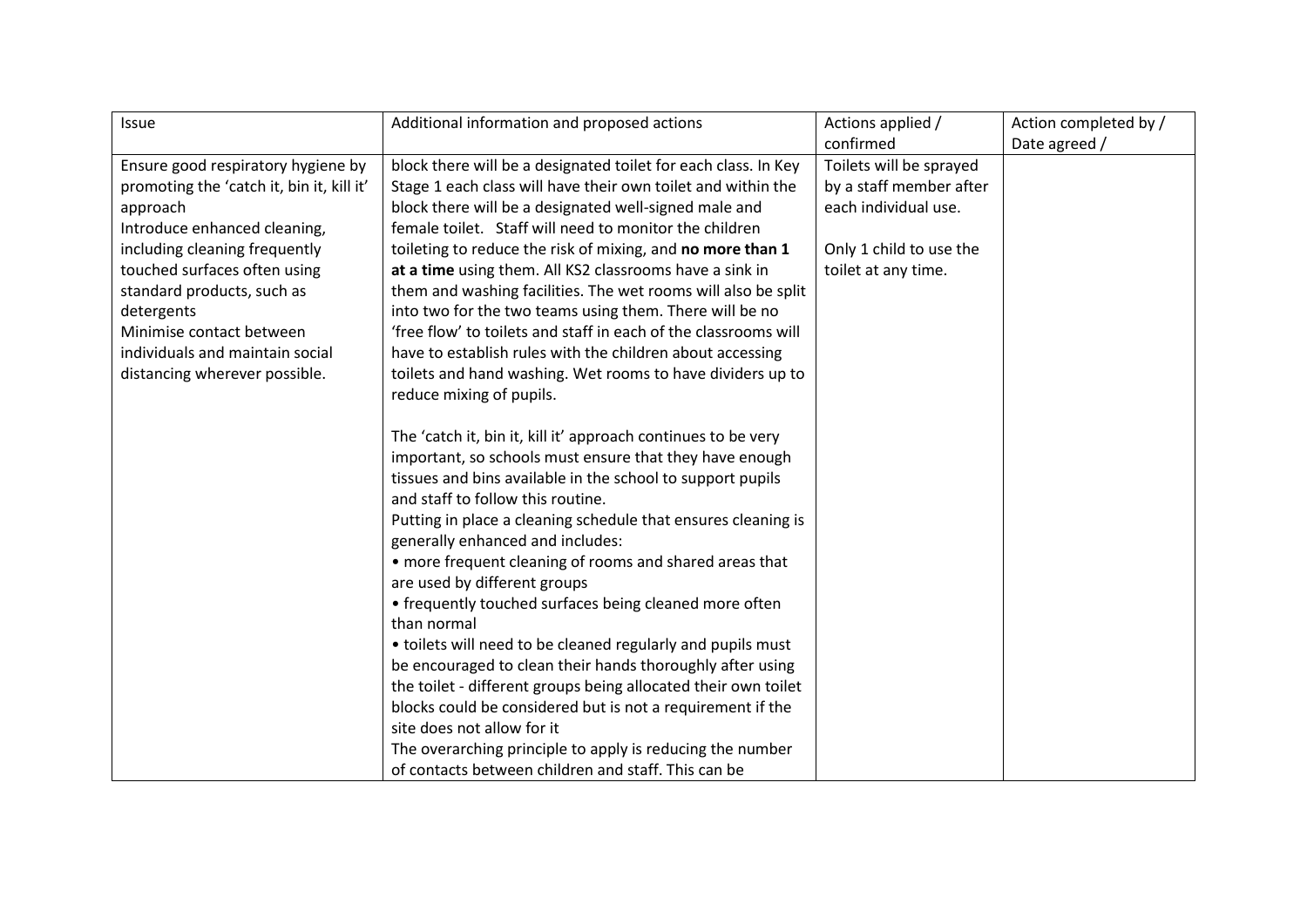| Issue                                                                                                                                                                                                               | Additional information and proposed actions                                                                                                                                                                                                                                                                                                                                                                                                                                                                                                                                                                                                                                                                                                                                  | Actions applied /                                                                                                                                                                                                                                                | Action completed by / |
|---------------------------------------------------------------------------------------------------------------------------------------------------------------------------------------------------------------------|------------------------------------------------------------------------------------------------------------------------------------------------------------------------------------------------------------------------------------------------------------------------------------------------------------------------------------------------------------------------------------------------------------------------------------------------------------------------------------------------------------------------------------------------------------------------------------------------------------------------------------------------------------------------------------------------------------------------------------------------------------------------------|------------------------------------------------------------------------------------------------------------------------------------------------------------------------------------------------------------------------------------------------------------------|-----------------------|
|                                                                                                                                                                                                                     |                                                                                                                                                                                                                                                                                                                                                                                                                                                                                                                                                                                                                                                                                                                                                                              | confirmed                                                                                                                                                                                                                                                        | Date agreed /         |
|                                                                                                                                                                                                                     | achieved through keeping groups separate (in 'bubbles')                                                                                                                                                                                                                                                                                                                                                                                                                                                                                                                                                                                                                                                                                                                      |                                                                                                                                                                                                                                                                  |                       |
|                                                                                                                                                                                                                     | and through maintaining the distance between individuals.                                                                                                                                                                                                                                                                                                                                                                                                                                                                                                                                                                                                                                                                                                                    |                                                                                                                                                                                                                                                                  |                       |
| Settings have the flexibility to<br>decide how organised sessions for<br>music, dance and drama will be<br>provided to children attending the<br>setting while following the<br>measures in the system of controls. | playing instruments and singing in groups should<br>$\bullet$<br>take place outdoors wherever possible<br>if indoors, use a room with as much space as<br>possible, for example, larger rooms - rooms with<br>high ceilings are expected to enable dilution of<br>aerosol transmission<br>if playing indoors, social distance each child 2<br>$\bullet$<br>metres apart<br>limit the numbers to account for ventilation of the<br>space; it is important to ensure good ventilation -<br>advice on this can be found in 'air conditioning and<br>ventilation during the coronavirus outbreak'<br>singing should not take place in larger groups, such<br>as choirs and ensembles, unless significant space<br>and natural airflow (at least 10l/s/person for all<br>present) | Based on the numbers<br>of pupils who take up<br>their place, singing will<br>be kept to outside, and<br>within the setting only<br>doing it if you can<br>maintain the 2m<br>distance.<br>If indoors, rooms will be<br>ventilated to ensure<br>safety measures. | January 2021          |
| Playground and equipment both                                                                                                                                                                                       | Each bubble will have own resources/games and activities                                                                                                                                                                                                                                                                                                                                                                                                                                                                                                                                                                                                                                                                                                                     | Each group will be                                                                                                                                                                                                                                               | January 2021          |
| inside and out                                                                                                                                                                                                      | to use when outside. These are sprayed and wiped, pupils                                                                                                                                                                                                                                                                                                                                                                                                                                                                                                                                                                                                                                                                                                                     | allocated their own set                                                                                                                                                                                                                                          |                       |
|                                                                                                                                                                                                                     | wash hands before play and after through soap and water                                                                                                                                                                                                                                                                                                                                                                                                                                                                                                                                                                                                                                                                                                                      | of equipment which will                                                                                                                                                                                                                                          |                       |
|                                                                                                                                                                                                                     | or 70% antibacterial gel.                                                                                                                                                                                                                                                                                                                                                                                                                                                                                                                                                                                                                                                                                                                                                    | be sprayed and cleaned                                                                                                                                                                                                                                           |                       |
|                                                                                                                                                                                                                     |                                                                                                                                                                                                                                                                                                                                                                                                                                                                                                                                                                                                                                                                                                                                                                              | regularly.<br>Children will each have                                                                                                                                                                                                                            |                       |
|                                                                                                                                                                                                                     |                                                                                                                                                                                                                                                                                                                                                                                                                                                                                                                                                                                                                                                                                                                                                                              | their own set of                                                                                                                                                                                                                                                 |                       |
|                                                                                                                                                                                                                     |                                                                                                                                                                                                                                                                                                                                                                                                                                                                                                                                                                                                                                                                                                                                                                              | equipment e.g. pencils,                                                                                                                                                                                                                                          |                       |
|                                                                                                                                                                                                                     |                                                                                                                                                                                                                                                                                                                                                                                                                                                                                                                                                                                                                                                                                                                                                                              | pens, rubber, etc. which                                                                                                                                                                                                                                         |                       |
|                                                                                                                                                                                                                     |                                                                                                                                                                                                                                                                                                                                                                                                                                                                                                                                                                                                                                                                                                                                                                              | will stay with them                                                                                                                                                                                                                                              |                       |
|                                                                                                                                                                                                                     |                                                                                                                                                                                                                                                                                                                                                                                                                                                                                                                                                                                                                                                                                                                                                                              | throughout the day.                                                                                                                                                                                                                                              |                       |
|                                                                                                                                                                                                                     |                                                                                                                                                                                                                                                                                                                                                                                                                                                                                                                                                                                                                                                                                                                                                                              | This will be sprayed                                                                                                                                                                                                                                             |                       |
|                                                                                                                                                                                                                     |                                                                                                                                                                                                                                                                                                                                                                                                                                                                                                                                                                                                                                                                                                                                                                              | regularly.                                                                                                                                                                                                                                                       |                       |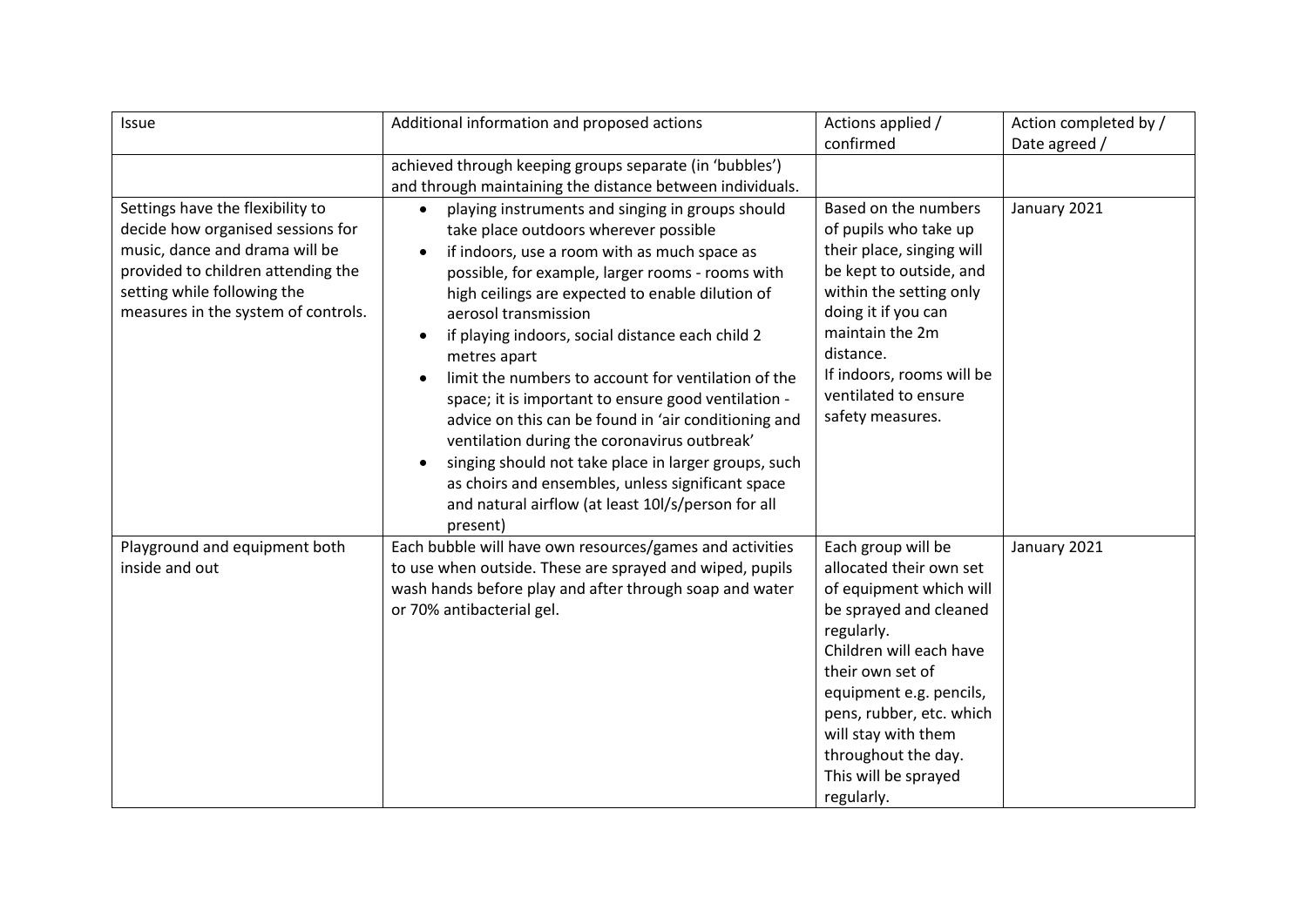| <b>Issue</b>          | Additional information and proposed actions                                                                                                                                                                                                                                                                                                                                                                                                                                                    | Actions applied /                                                                                                                                                                                                                                                                                                                                     | Action completed by / |
|-----------------------|------------------------------------------------------------------------------------------------------------------------------------------------------------------------------------------------------------------------------------------------------------------------------------------------------------------------------------------------------------------------------------------------------------------------------------------------------------------------------------------------|-------------------------------------------------------------------------------------------------------------------------------------------------------------------------------------------------------------------------------------------------------------------------------------------------------------------------------------------------------|-----------------------|
|                       |                                                                                                                                                                                                                                                                                                                                                                                                                                                                                                | confirmed                                                                                                                                                                                                                                                                                                                                             | Date agreed /         |
|                       |                                                                                                                                                                                                                                                                                                                                                                                                                                                                                                |                                                                                                                                                                                                                                                                                                                                                       |                       |
| Lunchtime             | The year groups of children will remain separate for lunch<br>and will form part of the staggered lunchtime approach<br>that will be implemented for the whole school. The classes<br>will remain separate for break at lunchtime and will be<br>supervised within their own outdoor area. (Staff may need<br>to be included on lunchtime supervision rota to ensure<br>safety and correct supervision levels). School will be eating<br>in own class bubbles and food delivered to the class. | All year groups are now<br>eating their lunch in<br>class to reduce contact.<br>ISS have produced<br>Bento boxes which<br>ensure we can provide a<br>hot meal. See lunch                                                                                                                                                                              | January 2021          |
|                       |                                                                                                                                                                                                                                                                                                                                                                                                                                                                                                | time and playtime<br>organisation.<br>Staff in each group to<br>supervise playtime.<br>Lunchtime staff to<br>supervise lunch.                                                                                                                                                                                                                         |                       |
| Entry and exit points | Entry and exit points will form part of the whole school<br>approach and implementation of a one way system around<br>school. This guidance will be shared with staff and parents<br>and carers before the reopening on 1 September.                                                                                                                                                                                                                                                           | Each year group has an<br>entrance and exit route<br>which has been<br>describe and explained<br>in communications (see<br>letters).<br>Parents will use social<br>distancing lines outside<br>of school and<br>designated areas where<br>the children will be<br>greeted by a staff<br>member.<br>Parents will then exit via<br>the designated path, | January 2021          |